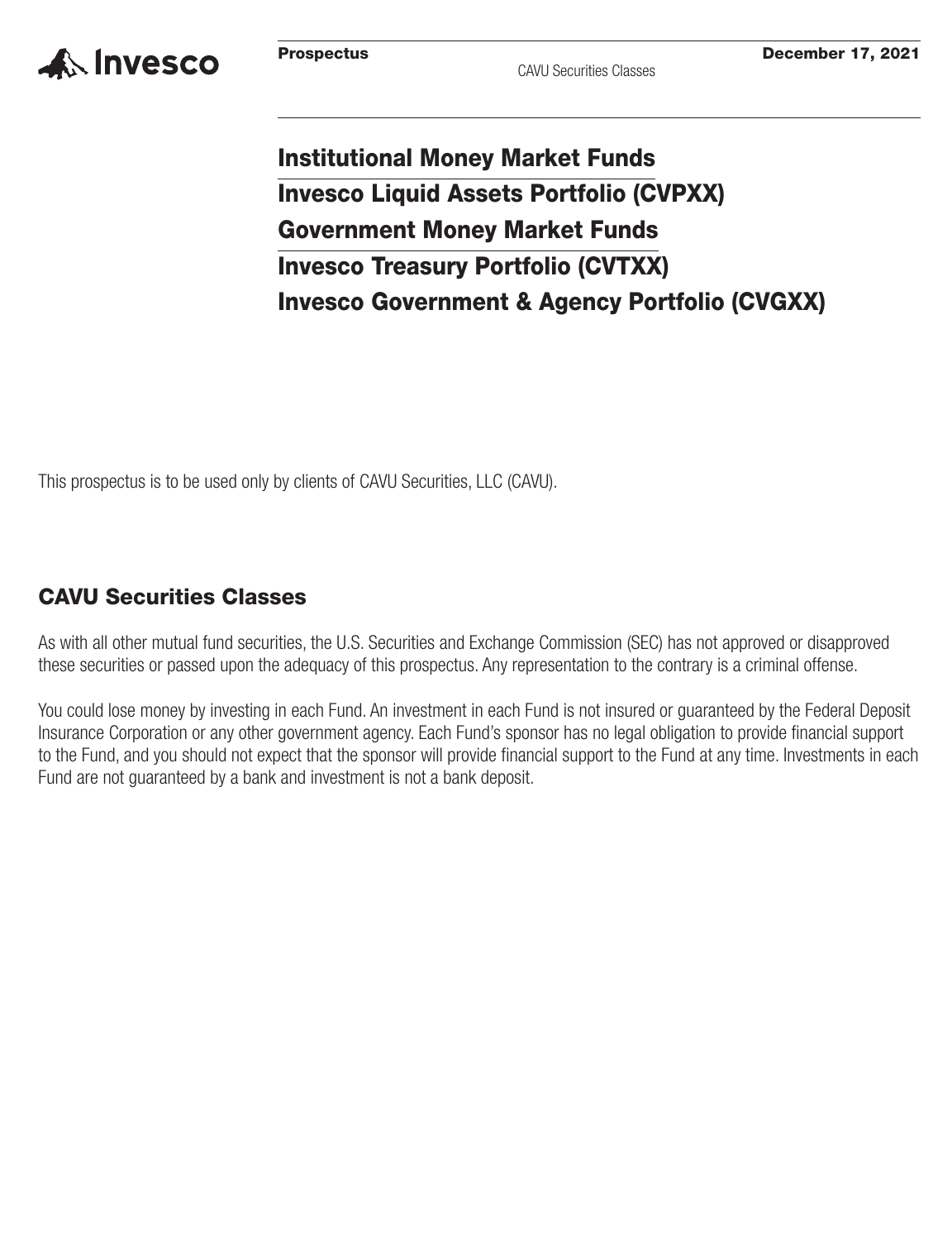# **Table of Contents**

| <b>Fund Summaries</b>                                               |                   |
|---------------------------------------------------------------------|-------------------|
| Invesco Liquid Assets Portfolio                                     | 1                 |
| Invesco Treasury Portfolio                                          | 3                 |
| Invesco Government & Agency Portfolio                               | 5                 |
| <b>Investment Objective(s), Strategies,</b>                         |                   |
| <b>Risks and Portfolio Holdings</b>                                 | 7                 |
| Invesco Liquid Assets Portfolio                                     | 7                 |
| Invesco Treasury Portfolio                                          | 10                |
| Invesco Government & Agency Portfolio                               | 11                |
| <b>Fund Management</b>                                              | 13                |
| The Adviser(s)                                                      | 13                |
| <b>Adviser Compensation</b>                                         | 13                |
| .<br><b>Other Information</b>                                       | 13                |
| Dividends and Distributions                                         | 13                |
| <b>Financial Highlights</b>                                         | 14                |
| <b>Hypothetical Investment and Expense</b>                          |                   |
| <b>Information</b>                                                  | 15                |
| <b>Shareholder Account Information</b>                              | A-1               |
| <b>Purchasing Shares</b>                                            | $A-1$             |
| <b>Redeeming Shares</b>                                             | $A-1$             |
| Pricing of Shares                                                   | $A-3$             |
| Frequent Purchases and Redemptions of Fund Shares                   | $A - 4$           |
| Taxes                                                               | $A-5$             |
| Important Notice Regarding Delivery of Security Holder<br>Documents | A-6               |
| <b>Obtaining Additional Information</b>                             | <b>Back Cover</b> |

This prospectus is to be used only by clients of CAVU Securities, LLC (CAVU). CAVU is a veteran and minority owned firm that measures the success of the firm not only based on financial performance, but also by the positive contributions it makes in giving back to the community, our country and those who have served our country. The CAVU Securities Class may not be purchased directly by individuals. In order to be a

shareholder of the CAVU Securities Class, an individual generally needs to have a brokerage account with CAVU or its affiliates or another intermediary authorized by CAVU to offer the Fund's CAVU Securities Class.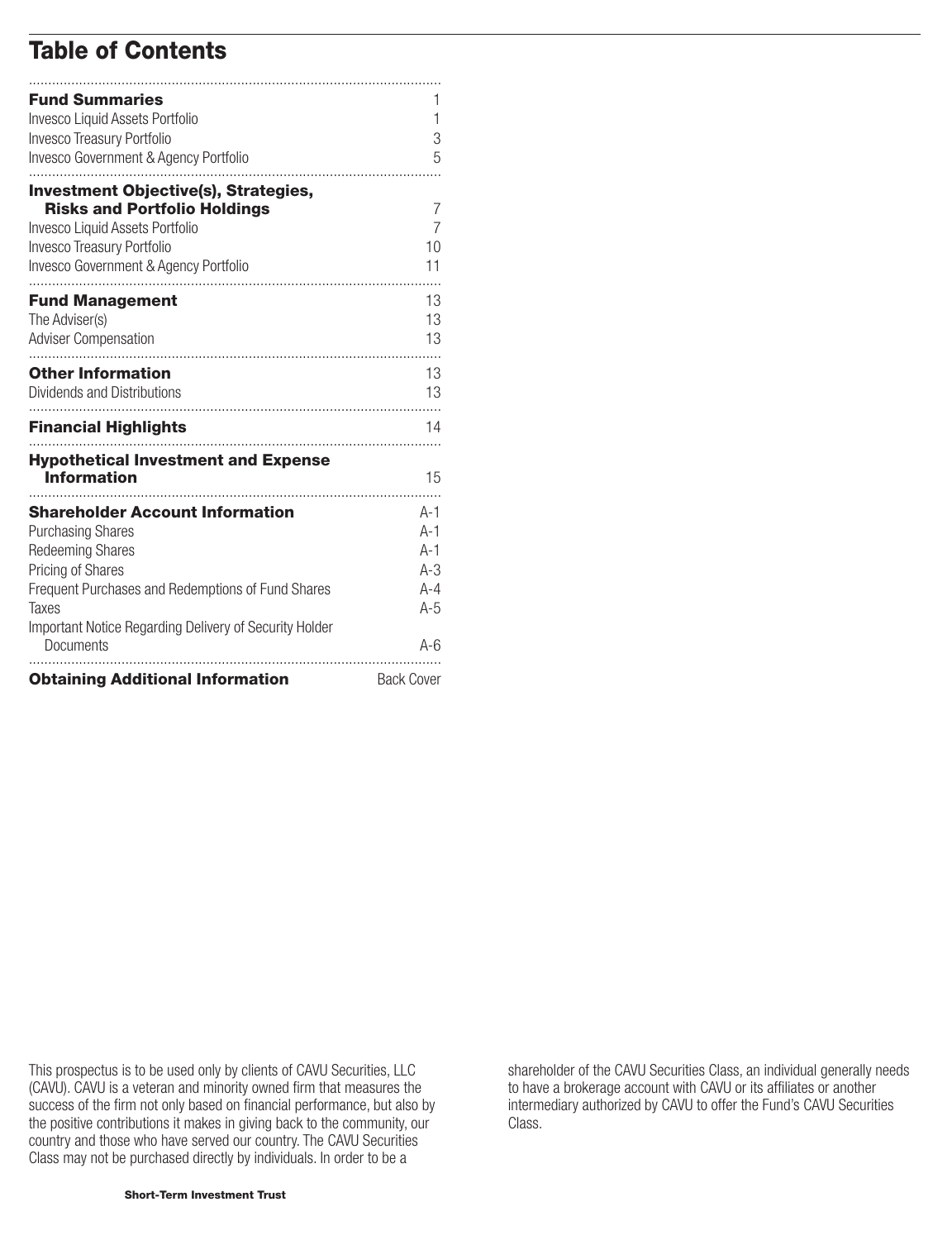# <span id="page-2-0"></span>**Fund Summaries**

# **INVESCO LIQUID ASSETS PORTFOLIO**

#### **Investment Objective(s)**

The Fund's investment objective is to provide current income consistent with preservation of capital and liquidity.

## **Fees and Expenses of the Fund**

This table describes the fees and expenses that you may pay if you buy, hold and sell shares of the Fund.

| <b>Shareholder Fees</b> (fees paid directly from your investment) |  |  |  |  |  |  |
|-------------------------------------------------------------------|--|--|--|--|--|--|
|-------------------------------------------------------------------|--|--|--|--|--|--|

| Class:                                                                                                                         | <b>CAVU Securities</b> |
|--------------------------------------------------------------------------------------------------------------------------------|------------------------|
| Maximum Sales Charge (Load) Imposed on Purchases (as a percentage of<br>offering price)                                        | <b>None</b>            |
| Maximum Deferred Sales Charge (Load) (as a percentage of original<br>purchase price or redemption proceeds, whichever is less) | None                   |

**Annual Fund Operating Expenses** (expenses that you pay each year as a percentage of the value of your investment)

| Class:                                                               | <b>CAVU Securities</b> |
|----------------------------------------------------------------------|------------------------|
| <b>Management Fees</b>                                               | 0.15%                  |
| Distribution and/or Service (12b-1) Fees                             | <b>None</b>            |
| Other Expenses                                                       | በ በ7                   |
| <b>Total Annual Fund Operating Expenses</b>                          | 0.22                   |
| Fee Waiver and/or Expense Reimbursement <sup>1</sup>                 | በ በ4                   |
| Total Annual Fund Operating Expenses After Fee Waiver and/or Expense |                        |
| Reimbursement                                                        | 0.18                   |

1 Invesco Advisers, Inc. (Invesco or the Adviser) has contractually agreed to waive advisory fees and/or reimburse expenses to the extent necessary to limit Total Annual Fund Operating Expenses After Fee Waiver and/or Expense Reimbursement (excluding certain items discussed in the SAI) of CAVU Securities Class shares to 0.18%, of the Fund's average daily net assets (the "expense limit"). Unless Invesco continues the fee waiver agreement, it will terminate on December 31, 2022. During its term, the fee waiver agreement cannot be terminated or amended to increase the expense limit without approval of the Board of Trustees.

**Example**. This Example is intended to help you compare the cost of investing in the Fund with the cost of investing in other mutual funds.

The Example assumes that you invest \$10,000 in the Fund for the time periods indicated and then redeem all of your shares at the end of those periods. The Example also assumes that your investment has a 5% return each year and that the Fund's operating expenses remain equal to the Total Annual Fund Operating Expenses After Fee Waiver and/or Expense Reimbursement in the first year and the Total Annual Fund Operating Expenses thereafter.

Although your actual costs may be higher or lower, based on these assumptions, your costs would be:

|                              | 1 Year | <b>3 Years</b> | 5 Years | <b>10 Years</b> |
|------------------------------|--------|----------------|---------|-----------------|
| <b>CAVU Securities Class</b> |        | \$67           | \$120   |                 |

### **Principal Investment Strategies of the Fund**

The Fund invests primarily in high-quality U.S. dollar-denominated short-term debt obligations, including: (i) securities issued by the U.S. Government or its agencies; (ii) certificates of deposit and time deposits from U.S. or foreign banks; (iii) repurchase agreements; (iv) commercial paper; and (v) municipal securities.

The Fund may engage in repurchase agreement transactions that are collateralized by cash or government securities. In addition, it may engage in repurchase agreement transactions that are collateralized by nongovernment securities such as equity securities and fixed income securities that are rated investment grade and below investment grade by

nationally recognized statistical rating organizations or unrated securities of comparable quality. The Fund considers repurchase agreements with the Federal Reserve Bank of New York to be U.S. Government securities for purposes of the Fund's investment policies.

The Fund is a money market fund that rounds the Fund's current net asset value (NAV) per share to a minimum of the fourth decimal place. Although the Fund is a money market fund, the NAV of the Fund's shares "floats," fluctuating with changes in the values of the Fund's portfolio securities. The Fund invests in conformity with U.S. Securities and Exchange Commission (SEC) rules and regulation requirements for money market funds for the quality, maturity, diversification and liquidity of investments. The Fund invests only in U.S. dollar denominated securities maturing within 397 calendar days of the date of purchase, with certain exceptions permitted by applicable regulations. The Fund maintains a dollar-weighted average portfolio maturity of no more than 60 calendar days, and a dollar-weighted average life to maturity as determined without exceptions regarding certain interest rate adjustments under Rule 2a-7 under the Investment Company Act of 1940, as amended (Rule 2a-7), of no more than 120 calendar days. Each investment must be determined to present minimal credit risks by Invesco Advisers, Inc. (Invesco or the Adviser) pursuant to guidelines approved by the Fund's Board of Trustees (the Board), and must be an Eligible Security as defined by Rule 2a-7. The Fund will limit investments to those securities that are Eligible Securities as defined by applicable regulations at the time of purchase.

The Fund may invest up to 50% of its total assets in U.S. dollar-denominated foreign securities. Some of the Fund's investments, although U.S. dollar-denominated, may be subject to foreign credit exposure.

The Fund may also invest in daily and weekly variable-rate demand notes.

The Fund may invest in securities that are subject to resale restrictions such as those contained in Rule 144A promulgated under the Securities Act of 1933, as amended.

In selecting securities for the Fund's portfolio, the portfolio managers focus on securities that offer safety, liquidity, and a competitive yield. The Adviser conducts a credit analysis of each potential issuer prior to the purchase of its securities. The Adviser's credit research process considers factors that include, but are not limited to, an issuer's operations, capital structure and environmental, social and governance ("ESG") considerations.

The portfolio managers normally hold portfolio securities to maturity, but may sell a security when they deem it advisable, such as when market or credit factors materially change.

### **Principal Risks of Investing in the Fund**

As with any mutual fund investment, loss of money is a risk of investing. An investment in the Fund is not a deposit in a bank and is not insured or guaranteed by the Federal Deposit Insurance Corporation or any other government agency. The risks associated with an investment in the Fund can increase during times of significant market volatility. The principal risks of investing in the Fund are:

*Money Market Fund Risk.* Because the share price of the Fund will fluctuate, when you sell your shares they may be worth more or less than what you originally paid for them and you may lose money by investing in the Fund. The Fund may impose a fee upon the sale of your shares or may temporarily suspend your ability to sell shares if the Fund's liquidity falls below required minimums because of market conditions or other factors. The Fund's sponsor has no legal obligation to provide financial support to the Fund, and you should not rely on or expect that the sponsor will enter into support agreements or take other actions to provide financial support to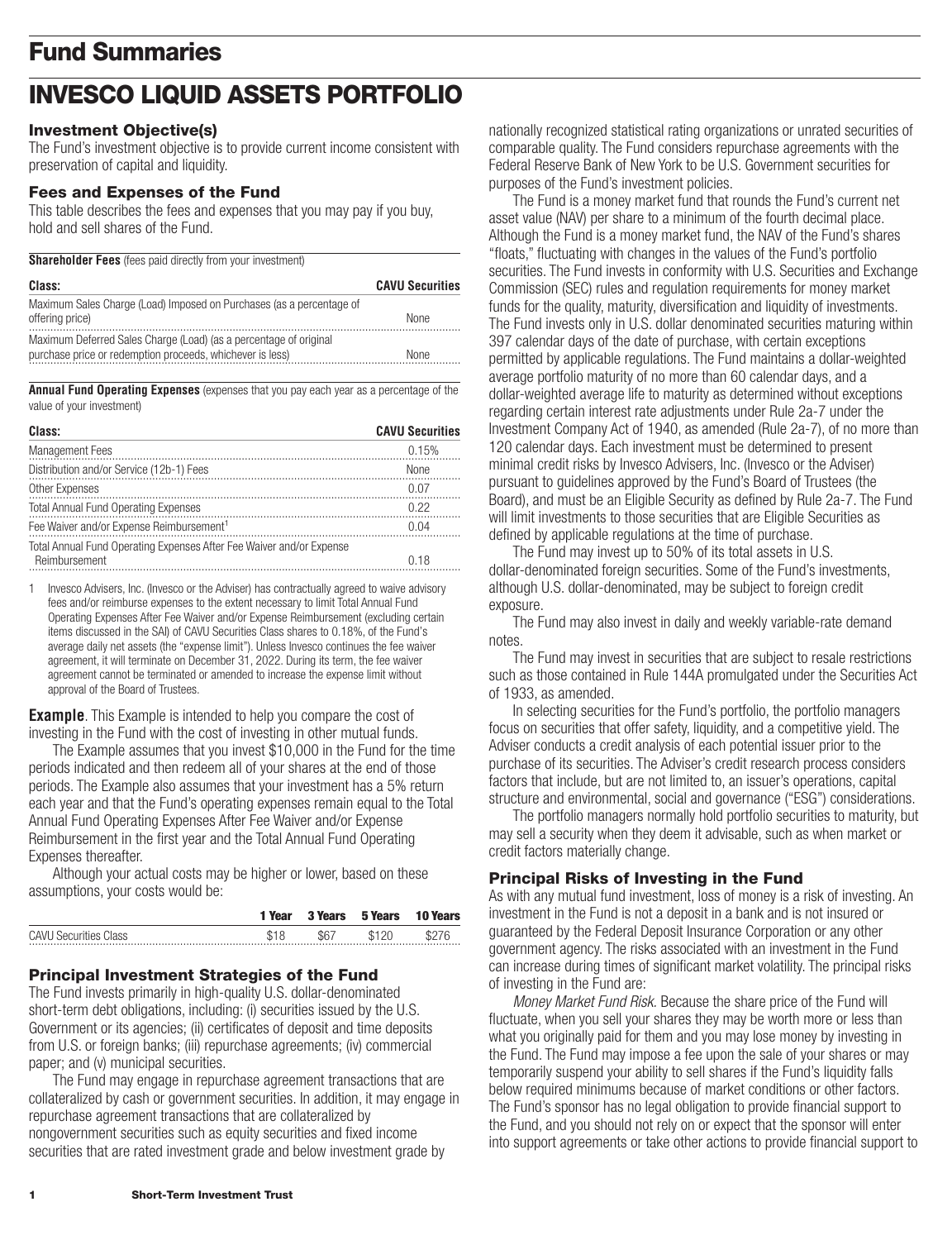the Fund at any time. The credit quality of the Fund's holdings can change rapidly in certain markets, and the default of a single holding could have an adverse impact on the Fund's share price. The Fund's share price can also be negatively affected during periods of high redemption pressures, illiquid markets, and/or significant market volatility.

*Debt Securities Risk.* The prices of debt securities held by the Fund will be affected by changes in interest rates, the creditworthiness of the issuer and other factors. An increase in prevailing interest rates typically causes the value of existing debt securities to fall and often has a greater impact on longer-duration debt securities and higher quality debt securities. Falling interest rates will cause the Fund to reinvest the proceeds of debt securities that have been repaid by the issuer at lower interest rates. Falling interest rates may also reduce the Fund's distributable income because interest payments on floating rate debt instruments held by the Fund will decline. The Fund could lose money on investments in debt securities if the issuer or borrower fails to meet its obligations to make interest payments and/or to repay principal in a timely manner. Changes in an issuer's financial strength, the market's perception of such strength or in the credit rating of the issuer or the security may affect the value of debt securities. The Adviser's credit analysis may fail to anticipate such changes, which could result in buying a debt security at an inopportune time or failing to sell a debt security in advance of a price decline or other credit event.

*Market Risk.* The market values of the Fund's investments, and therefore the value of the Fund's shares, will go up and down, sometimes rapidly or unpredictably. Market risk may affect a single issuer, industry or section of the economy, or it may affect the market as a whole. The value of the Fund's investments may go up or down due to general market conditions that are not specifically related to the particular issuer, such as real or perceived adverse economic conditions, changes in the general outlook for revenues or corporate earnings, changes in interest or currency rates, regional or global instability, natural or environmental disasters, widespread disease or other public health issues, war, acts of terrorism or adverse investor sentiment generally. During a general downturn in the financial markets, multiple asset classes may decline in value. When markets perform well, there can be no assurance that specific investments held by the Fund will rise in value.

*Restricted Securities Risk.* Limitations on the resale of restricted securities may have an adverse effect on their marketability, and may prevent the Fund from disposing of them promptly at reasonable prices. There can be no assurance that a trading market will exist at any time for any particular restricted security. Transaction costs may be higher for restricted securities and such securities may be difficult to value and may have significant volatility.

*Repurchase Agreement Risk.* The Fund is subject to the risk that the counterparty may default on its obligation to repurchase the underlying instruments collateralizing the repurchase agreement, which may cause the Fund to lose money. These risks are magnified to the extent that a repurchase agreement is secured by securities other than cash or U.S. Government securities.

*U.S. Government Obligations Risk.* Obligations of U.S. Government agencies and authorities receive varying levels of support and may not be backed by the full faith and credit of the U.S. Government, which could affect the Fund's ability to recover should they default. No assurance can be given that the U.S. Government will provide financial support to its agencies and authorities if it is not obligated by law to do so.

*Municipal Securities Risk.* The risk of a municipal obligation generally depends on the financial and credit status of the issuer. Constitutional amendments, legislative enactments, executive orders, administrative regulations, voter initiatives, and the issuer's regional economic conditions may affect the municipal security's value, interest payments, repayment of principal and the Fund's ability to sell the security. Failure of a municipal security issuer to comply with applicable tax requirements may make income paid thereon taxable, resulting in a decline in the security's value. In addition, there could be changes in applicable tax laws or tax treatments

that reduce or eliminate the current federal income tax exemption on municipal securities or otherwise adversely affect the current federal or state tax status of municipal securities.

*Banking and Financial Services Industry Focus Risk.* From time to time, the Fund may invest more than 25% of its assets in unsecured bank instruments, including but not limited to certificates of deposit and time deposits, or securities that may have guarantees or credit or liquidity enhancements provided by banks, insurance companies or other financial institutions. To the extent the Fund focuses its investments in these instruments or securities, the Fund's performance will depend on the overall condition of those industries and the individual banks and financial institutions in which the Fund invests (directly or indirectly), the supply of short-term financing, changes in government regulation, changes in interest rates, and economic downturns in the United States and abroad.

*LIBOR Transition Risk.* The Fund invests in financial instruments that utilize the London Interbank Offered Rate ("LIBOR") as the reference or benchmark rate for variable interest rate calculations. On July 27, 2017, the head of the United Kingdom's Financial Conduct Authority announced a desire to phase out the use of LIBOR by the end of 2021. Although many LIBOR rates will be phased out at the end of 2021 as originally intended, a selection of widely used USD LIBOR rates will continue to be published until June 2023 in order to assist with the transition. There remains uncertainty regarding the effect of the LIBOR transition process and therefore any impact of a transition away from LIBOR on the Fund or the instruments in which the Fund invests cannot yet be determined. There is no assurance that the composition or characteristics of any alternative reference rate will be similar to or produce the same value or economic equivalence as LIBOR or that instruments using an alternative rate will have the same volume or liquidity. Any such effects of the transition away from LIBOR and the adoption of alternative reference rates could result in losses to the Fund.

*Yield Risk*. The Fund's yield will vary as the short-term securities in its portfolio mature or are sold and the proceeds are reinvested in other securities. When interest rates are very low or negative, the Fund may not be able to maintain a positive yield or pay Fund expenses out of current income without impairing the Fund's ability to maintain a stable net asset value. Additionally, inflation may outpace and diminish investment returns over time. Recent and potential future changes in monetary policy made by central banks and/or their governments may affect interest rates.

*Variable-Rate Demand Notes Risk.* The absence of an active secondary market for certain variable and floating rate notes could make it difficult to dispose of these instruments, which could result in a loss.

*Foreign Securities and Credit Exposure Risk.* U.S. dollar-denominated securities carrying foreign credit exposure may be affected by unfavorable political, economic or governmental developments that could affect payments of principal and interest. Furthermore, the Fund's foreign investments may be adversely affected by political and social instability, changes in economic or taxation policies, difficulty in enforcing obligations, decreased liquidity or increased volatility. Foreign investments also involve the risk of the possible seizure, nationalization or expropriation of the issuer or foreign deposits (in which the Fund could lose its entire investments in a certain market) and the possible adoption of foreign governmental restrictions such as exchange controls.

*Environmental, Social and Governance (ESG) Considerations Risk*. The ESG considerations assessed as part of a credit research process may vary across types of eligible investments and issuers, and not every ESG factor may be identified or evaluated for every investment. Information used to evaluate such factors may not be readily available, complete or accurate, and may vary across providers and issuers. There is no guarantee that the incorporation of ESG considerations will be additive to the Fund's performance.

*Financial Markets Regulatory Risk*. Policy changes by the U.S. government or its regulatory agencies and political events within the U.S. and abroad may, among other things, affect investor and consumer confidence and increase volatility in the financial markets, perhaps suddenly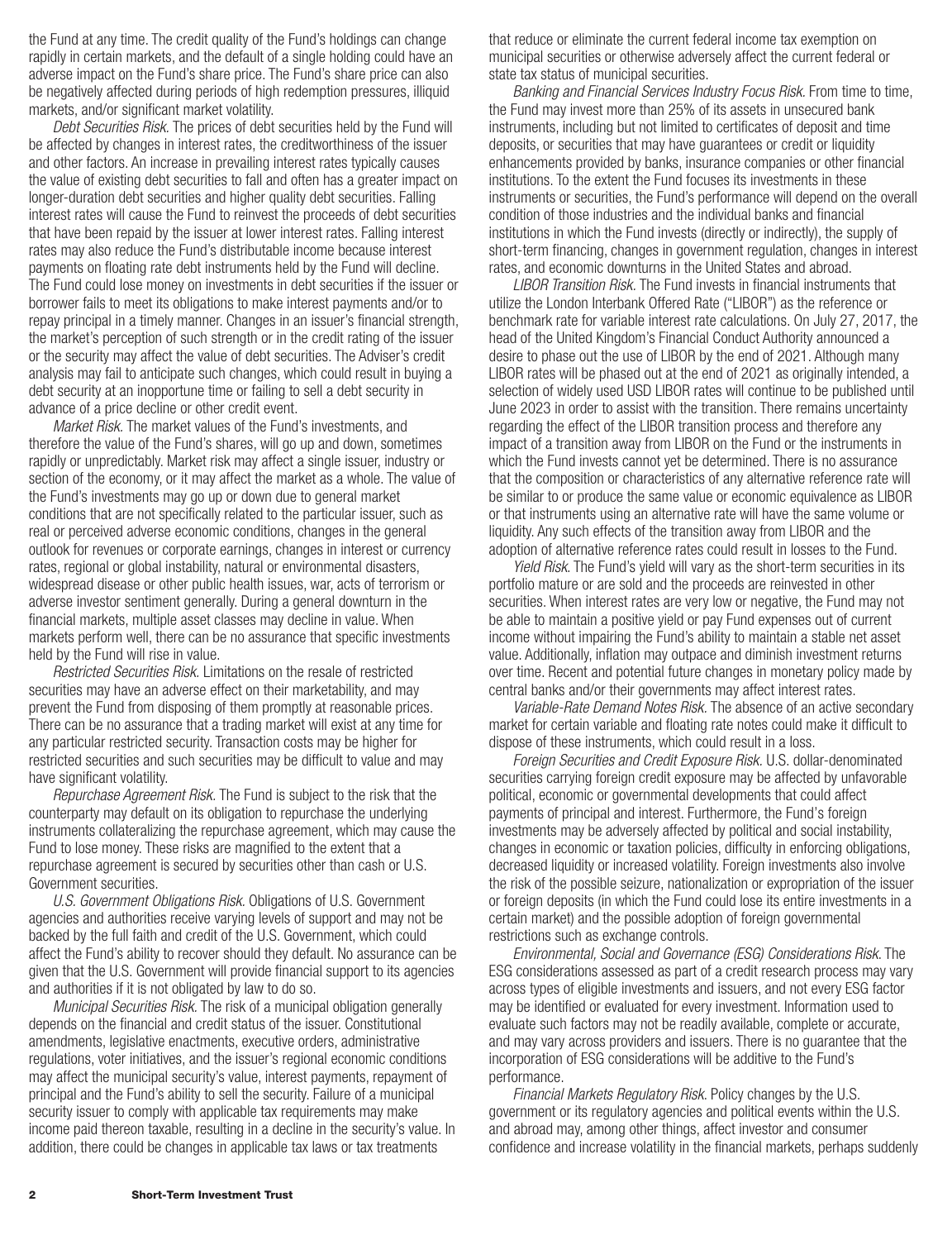<span id="page-4-0"></span>and to a significant degree, which may adversely impact the Fund's operations, universe of potential investment options, and return potential.

*Management Risk.* The Fund is actively managed and depends heavily on the Adviser's judgment about markets, interest rates or the attractiveness, relative values, liquidity, or potential appreciation of particular investments made for the Fund's portfolio. The Fund could experience losses if these judgments prove to be incorrect. Additionally, legislative, regulatory, or tax developments may adversely affect management of the Fund and, therefore, the ability of the Fund to achieve its investment objective.

## **Performance Information**

The bar chart and performance table provide an indication of the risks of investing in the Fund. The bar chart shows changes in the performance of the Fund from year to year as of December 31. The Fund's past performance is not necessarily an indication of its future performance. Fund performance reflects any applicable fee waivers and expense reimbursements. Performance returns would be lower without applicable fee waivers and expense reimbursements. Updated performance information is available on the Fund's website at www.invesco.com/cavu.

#### **Annual Total Returns**



**Average Annual Total Returns** (for the periods ended December 31, 2020)

|                                    | Inception<br>Date            | $\blacksquare$<br>Year | - 5<br>Years | 10<br>Years |
|------------------------------------|------------------------------|------------------------|--------------|-------------|
| CAVU Securities Class <sup>1</sup> | 12/18/2020 0.58% 1.27% 0.69% |                        |              |             |
|                                    |                              |                        |              |             |

1 Performance shown prior to the inception date is that of the Fund's Institutional Class shares. The inception date of the Fund's Institutional Class shares is November 4, 1993. Although invested in the same portfolio of securities, CAVU Securities Class shares' returns of the Fund will be different from Institutional Class returns of the Fund as they have different expenses.

### **Management of the Fund**

Investment Adviser: Invesco Advisers, Inc.

#### **Purchase and Sale of Fund Shares**

Shares of the CAVU Securities Class may be purchased only by clients of CAVU Securities, LLC (CAVU). Clients of CAVU may purchase shares of the CAVU Securities Class through CAVU or through certain other intermediaries that have been authorized by CAVU to offer the Fund's CAVU Securities Class. You should contact your intermediary to learn whether it is authorized to accept orders on behalf of the Funds.

The minimum investments for CAVU Securities Class fund accounts are as follows:

| Initial Investments Per Fund Account*   | \$1,000    |
|-----------------------------------------|------------|
| Additional Investments Per Fund Account | No minimum |

An intermediary may aggregate its master accounts and subaccounts to satisfy the minimum investment requirement.

You may purchase or redeem shares on any business day that the Fund is open:

- Through CAVU Securities, LLC by calling 212-916-3840;
- By writing to CAVU Securities, LLC, 52 Vanderbilt Avenue, Suite 403, New York, NY 10017;
- Through an intermediary authorized by CAVU, by contacting your intermediary;
- By telephone at (800) 659-1005; or
- Though Liquidity Link<sup>SM</sup>.

#### **Tax Information**

The Fund's distributions generally are taxable to you as ordinary income, unless you are investing through a tax-advantaged arrangement, such as a 401(k) plan, 529 college savings plan or individual retirement account. Any distributions from a 401(k) plan or individual retirement account may be taxed when withdrawn from such plan or account.

#### **Payments to Broker-Dealers and Other Financial Intermediaries**

If you purchase the Fund through a broker-dealer or other financial intermediary (such as a bank), the Fund's distributor or its related companies may pay the intermediary for the sale of Fund shares and related services. These payments may create a conflict of interest by influencing the broker-dealer or other intermediary and your salesperson or financial adviser to recommend the Fund over another investment. Ask your salesperson or financial adviser or visit your financial intermediary's website for more information.

## **INVESCO TREASURY PORTFOLIO**

### **Investment Objective(s)**

The Fund's investment objective is to provide current income consistent with preservation of capital and liquidity.

#### **Fees and Expenses of the Fund**

This table describes the fees and expenses that you may pay if you buy, hold and sell shares of the Fund.

**Shareholder Fees** (fees paid directly from your investment)

| Class:                                                                                  | <b>CAVU Securities</b> |
|-----------------------------------------------------------------------------------------|------------------------|
| Maximum Sales Charge (Load) Imposed on Purchases (as a percentage of<br>offerina price) | <b>None</b>            |
| Maximum Deferred Sales Charge (Load) (as a percentage of original                       |                        |
| purchase price or redemption proceeds, whichever is less)                               | None                   |

**Annual Fund Operating Expenses** (expenses that you pay each year as a percentage of the value of your investment)

| Class:                                                                                | <b>CAVU Securities</b> |
|---------------------------------------------------------------------------------------|------------------------|
| <b>Management Fees</b>                                                                | 0.15%                  |
| Distribution and/or Service (12b-1) Fees                                              | <b>None</b>            |
| Other Expenses                                                                        | 0.06                   |
| <b>Total Annual Fund Operating Expenses</b>                                           | 0.21                   |
| Fee Waiver and/or Expense Reimbursement <sup>1</sup>                                  | 0.03                   |
| Total Annual Fund Operating Expenses After Fee Waiver and/or Expense<br>Reimbursement | 0.18                   |

1 Invesco Advisers, Inc. (Invesco or the Adviser) has contractually agreed to waive advisory fees and/or reimburse expenses to the extent necessary to limit Total Annual Fund Operating Expenses After Fee Waiver and/or Expense Reimbursement (excluding certain items discussed in the SAI) of CAVU Securities Class shares to 0.18%, of the Fund's average daily net assets (the "expense limit"). Unless Invesco continues the fee waiver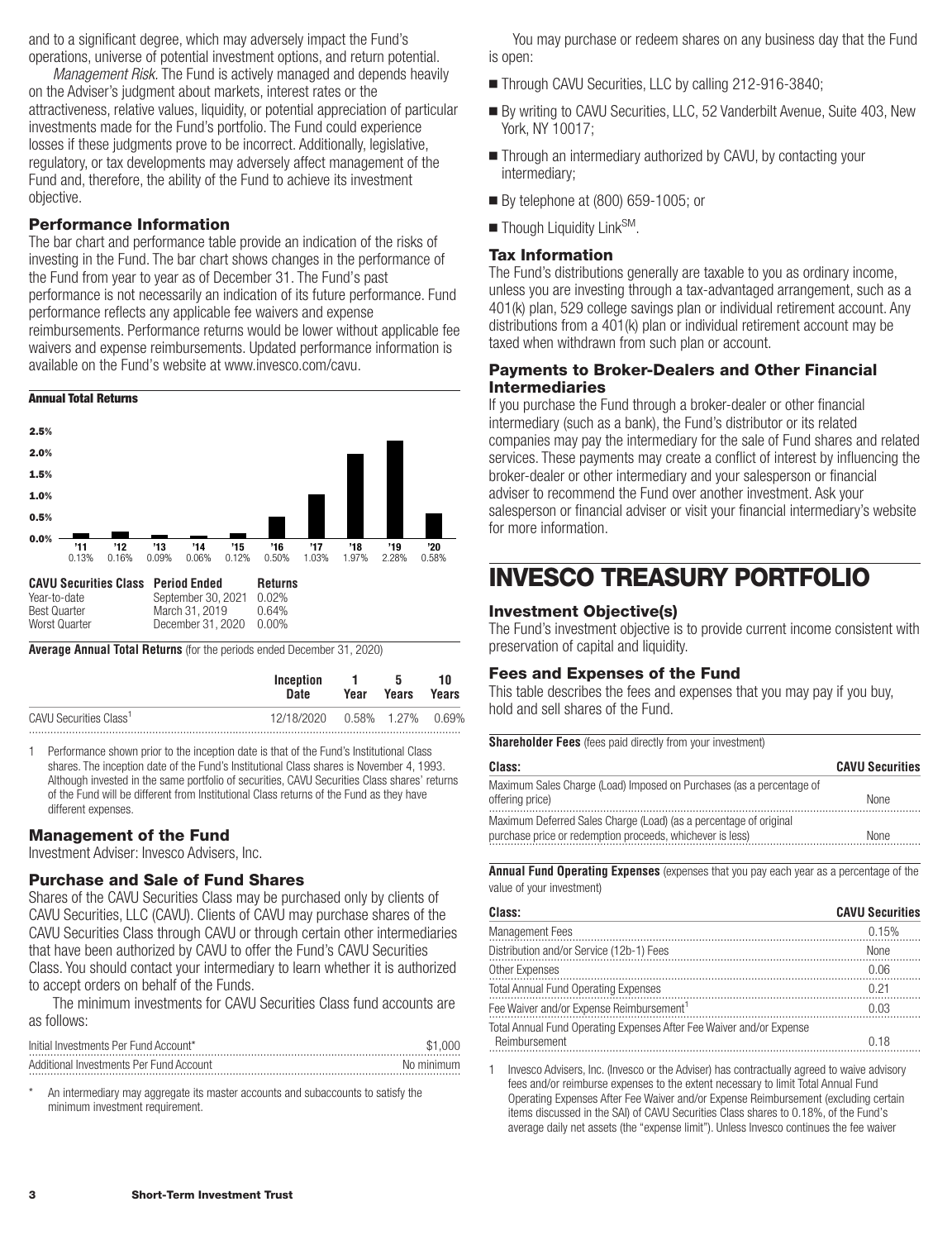agreement, it will terminate on December 31, 2022. During its term, the fee waiver agreement cannot be terminated or amended to increase the expense limit without approval of the Board of Trustees.

**Example**. This Example is intended to help you compare the cost of investing in the Fund with the cost of investing in other mutual funds.

The Example assumes that you invest \$10,000 in the Fund for the time periods indicated and then redeem all of your shares at the end of those periods. The Example also assumes that your investment has a 5% return each year and that the Fund's operating expenses remain equal to the Total Annual Fund Operating Expenses After Fee Waiver and/or Expense Reimbursement in the first year and the Total Annual Fund Operating Expenses thereafter.

Although your actual costs may be higher or lower, based on these assumptions, your costs would be:

|                              | 1 Year | <b>3 Years</b> | 5 Years | <b>10 Years</b> |
|------------------------------|--------|----------------|---------|-----------------|
| <b>CAVU Securities Class</b> |        | \$65           | \$115   | \$265           |

## **Principal Investment Strategies of the Fund**

The Fund primarily invests its assets in U.S. Treasury Obligations backed by full faith and credit of the U.S. Government maturing within 397 calendar days of the date of purchase, with certain exceptions permitted by applicable regulations, and repurchase agreements fully collateralized by U.S. Treasury Obligations.

The Fund is a Government Money Market Fund, as defined by Rule 2a-7 under the Investment Company Act of 1940, as amended (Rule 2a-7), that seeks to maintain a stable price of \$1.00 per share by using the amortized cost method to value portfolio securities and rounding the share value to the nearest cent. The Fund invests at least 99.5% of its total assets in cash, Government Securities, and repurchase agreements collateralized by cash or Government Securities. Government Security generally means any security issued or guaranteed as to principal or interest by the U.S. Government or certain of its agencies or instrumentalities. The Fund considers repurchase agreements with the Federal Reserve Bank of New York to be U.S. Government securities for purposes of the Fund's investment policies.

The Fund invests in conformity with U.S. Securities and Exchange Commission (SEC) rules and regulation requirements for money market funds for the quality, maturity, diversification and liquidity of investments. The Fund invests only in U.S. dollar denominated securities maturing within 397 calendar days of the date of purchase, with certain exceptions permitted by applicable regulations. The Fund maintains a dollar-weighted average portfolio maturity of no more than 60 calendar days, and a dollar-weighted average life to maturity as determined without exceptions regarding certain interest rate adjustments under Rule 2a-7 of no more than 120 calendar days. Each investment must be determined to present minimal credit risks by the Adviser pursuant to guidelines approved by the Board, and must be an Eligible Security as defined by Rule 2a-7. The Fund will limit investments to those securities that are Eligible Securities as defined by applicable regulations at the time of purchase.

In selecting securities for the Fund's portfolio, the portfolio managers focus on securities that offer safety, liquidity, and a competitive yield. The Adviser conducts a credit analysis of each potential issuer prior to the purchase of its securities.

The portfolio managers normally hold portfolio securities to maturity, but may sell a security when they deem it advisable, such as when market or credit factors materially change.

## **Principal Risks of Investing in the Fund**

As with any mutual fund investment, loss of money is a risk of investing. An investment in the Fund is not a deposit in a bank and is not insured or guaranteed by the Federal Deposit Insurance Corporation or any other government agency. The risks associated with an investment in the Fund can increase during times of significant market volatility. The principal risks of investing in the Fund are:

*Money Market Fund Risk.* Although the Fund seeks to preserve the value of your investment at \$1.00 per share, you may lose money by investing in the Fund. The share price of money market funds can fall below the \$1.00 share price. The Fund's sponsor has no legal obligation to provide financial support to the Fund, and you should not rely on or expect that the sponsor will enter into support agreements or take other actions to provide financial support to the Fund or maintain the Fund's \$1.00 share price at any time. The credit quality of the Fund's holdings can change rapidly in certain markets, and the default of a single holding could have an adverse impact on the Fund's share price. The Fund's share price can also be negatively affected during periods of high redemption pressures, illiquid markets, and/or significant market volatility. While the Board of Trustees may implement procedures to impose a fee upon the sale of your shares or temporarily suspend your ability to sell shares in the future if the Fund's liquidity falls below required minimums because of market conditions or other factors, the Board has not elected to do so at this time. Should the Board elect to do so, such change would only become effective after shareholders were provided with specific advance notice of the change in the Fund's policy and provided with the opportunity to redeem their shares in accordance with Rule 2a-7 before the policy change became effective.

*Debt Securities Risk.* The prices of debt securities held by the Fund will be affected by changes in interest rates, the creditworthiness of the issuer and other factors. An increase in prevailing interest rates typically causes the value of existing debt securities to fall and often has a greater impact on longer-duration debt securities and higher quality debt securities. Falling interest rates will cause the Fund to reinvest the proceeds of debt securities that have been repaid by the issuer at lower interest rates. Falling interest rates may also reduce the Fund's distributable income because interest payments on floating rate debt instruments held by the Fund will decline. The Fund could lose money on investments in debt securities if the issuer or borrower fails to meet its obligations to make interest payments and/or to repay principal in a timely manner. Changes in an issuer's financial strength, the market's perception of such strength or in the credit rating of the issuer or the security may affect the value of debt securities. The Adviser's credit analysis may fail to anticipate such changes, which could result in buying a debt security at an inopportune time or failing to sell a debt security in advance of a price decline or other credit event.

*U.S. Government Obligations Risk.* Obligations of U.S. Government agencies and authorities receive varying levels of support and may not be backed by the full faith and credit of the U.S. Government, which could affect the Fund's ability to recover should they default. No assurance can be given that the U.S. Government will provide financial support to its agencies and authorities if it is not obligated by law to do so.

*Market Risk.* The market values of the Fund's investments, and therefore the value of the Fund's shares, will go up and down, sometimes rapidly or unpredictably. Market risk may affect a single issuer, industry or section of the economy, or it may affect the market as a whole. The value of the Fund's investments may go up or down due to general market conditions that are not specifically related to the particular issuer, such as real or perceived adverse economic conditions, changes in the general outlook for revenues or corporate earnings, changes in interest or currency rates, regional or global instability, natural or environmental disasters, widespread disease or other public health issues, war, acts of terrorism or adverse investor sentiment generally. During a general downturn in the financial markets, multiple asset classes may decline in value. When markets perform well, there can be no assurance that specific investments held by the Fund will rise in value.

*Repurchase Agreement Risk.* If the seller of a repurchase agreement defaults or otherwise does not fulfill its obligations, the Fund may incur delays and losses arising from selling the underlying securities, enforcing its rights, or declining collateral value.

*Yield Risk*. The Fund's yield will vary as the short-term securities in its portfolio mature or are sold and the proceeds are reinvested in other securities. When interest rates are very low or negative, the Fund may not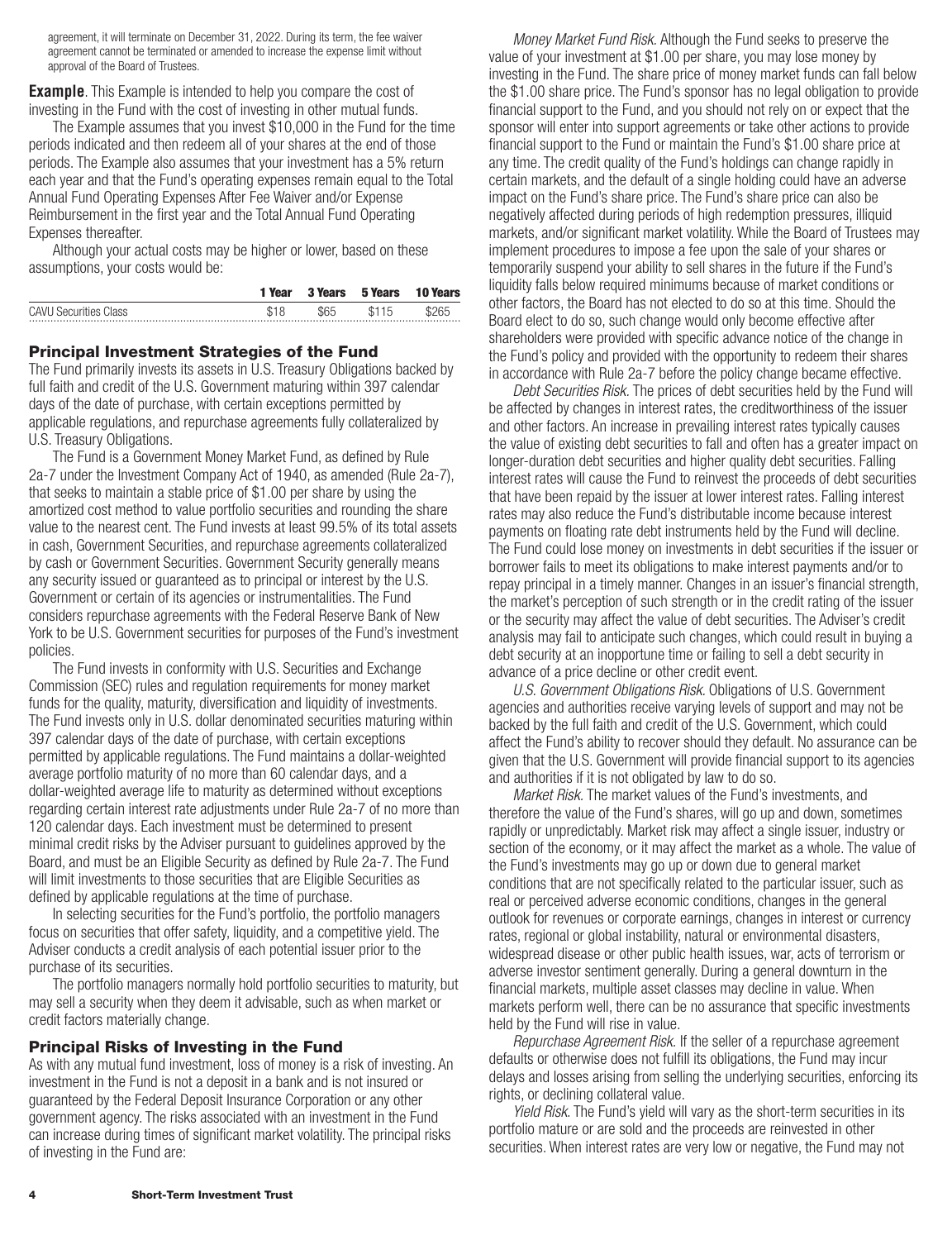<span id="page-6-0"></span>be able to maintain a positive yield or pay Fund expenses out of current income without impairing the Fund's ability to maintain a stable net asset value. Additionally, inflation may outpace and diminish investment returns over time. Recent and potential future changes in monetary policy made by central banks and/or their governments may affect interest rates.

*Financial Markets Regulatory Risk*. Policy changes by the U.S. government or its regulatory agencies and political events within the U.S. and abroad may, among other things, affect investor and consumer confidence and increase volatility in the financial markets, perhaps suddenly and to a significant degree, which may adversely impact the Fund's operations, universe of potential investment options, and return potential.

*Management Risk.* The Fund is actively managed and depends heavily on the Adviser's judgment about markets, interest rates or the attractiveness, relative values, liquidity, or potential appreciation of particular investments made for the Fund's portfolio. The Fund could experience losses if these judgments prove to be incorrect. Additionally, legislative, regulatory, or tax developments may adversely affect management of the Fund and, therefore, the ability of the Fund to achieve its investment objective.

## **Performance Information**

The bar chart and performance table provide an indication of the risks of investing in the Fund. The bar chart shows changes in the performance of the Fund from year to year as of December 31. The Fund's past performance is not necessarily an indication of its future performance. Fund performance reflects any applicable fee waivers and expense reimbursements. Performance returns would be lower without applicable fee waivers and expense reimbursements. Updated performance information is available on the Fund's website at www.invesco.com/cavu.



**Average Annual Total Returns** (for the periods ended December 31, 2020)

|                                    | Inception                    | $\blacksquare$ | - 5   | 10    |
|------------------------------------|------------------------------|----------------|-------|-------|
|                                    | Date                         | Year           | Years | Years |
| CAVU Securities Class <sup>1</sup> | 12/18/2020 0.36% 1.03% 0.52% |                |       |       |

1 Performance shown prior to the inception date is that of the Fund's Institutional Class shares. The inception date of the Fund's Institutional Class shares is April 12, 1984. Although invested in the same portfolio of securities, CAVU Securities Class shares' returns of the Fund will be different from Institutional Class returns of the Fund as they have different expenses.

## **Management of the Fund**

Investment Adviser: Invesco Advisers, Inc.

### **Purchase and Sale of Fund Shares**

Shares of the CAVU Securities Class may be purchased only by clients of CAVU Securities, LLC (CAVU). Clients of CAVU may purchase shares of the CAVU Securities Class through CAVU or through certain other intermediaries that have been authorized by CAVU to offer the Fund's CAVU Securities Class. You should contact your intermediary to learn whether it is authorized to accept orders on behalf of the Funds.

The minimum investments for CAVU Securities Class fund accounts are as follows:

| Initial Investments Per Fund Account*   | \$1.000    |
|-----------------------------------------|------------|
| Additional Investments Per Fund Account | No minimum |

An intermediary may aggregate its master accounts and subaccounts to satisfy the minimum investment requirement.

You may purchase or redeem shares on any business day that the Fund is open:

- Through CAVU Securities, LLC by calling 212-916-3840;
- By writing to CAVU Securities, LLC, 52 Vanderbilt Avenue, Suite 403, New York, NY 10017;
- Through an intermediary authorized by CAVU, by contacting your intermediary;
- By telephone at (800) 659-1005; or
- Though Liquidity Link<sup>SM</sup>.

### **Tax Information**

The Fund's distributions generally are taxable to you as ordinary income, unless you are investing through a tax-advantaged arrangement, such as a 401(k) plan, 529 college savings plan or individual retirement account. Any distributions from a 401(k) plan or individual retirement account may be taxed when withdrawn from such plan or account.

## **Payments to Broker-Dealers and Other Financial Intermediaries**

If you purchase the Fund through a broker-dealer or other financial intermediary (such as a bank), the Fund's distributor or its related companies may pay the intermediary for the sale of Fund shares and related services. These payments may create a conflict of interest by influencing the broker-dealer or other intermediary and your salesperson or financial adviser to recommend the Fund over another investment. Ask your salesperson or financial adviser or visit your financial intermediary's website for more information.

## **INVESCO GOVERNMENT & AGENCY PORTFOLIO**

### **Investment Objective(s)**

The Fund's investment objective is to provide current income consistent with preservation of capital and liquidity.

## **Fees and Expenses of the Fund**

This table describes the fees and expenses that you may pay if you buy, hold and sell shares of the Fund.

**Shareholder Fees** (fees paid directly from your investment)

| Class:                                                                                                                         | <b>CAVU Securities</b> |
|--------------------------------------------------------------------------------------------------------------------------------|------------------------|
| Maximum Sales Charge (Load) Imposed on Purchases (as a percentage of<br>offering price)                                        | <b>None</b>            |
| Maximum Deferred Sales Charge (Load) (as a percentage of original<br>purchase price or redemption proceeds, whichever is less) | <b>None</b>            |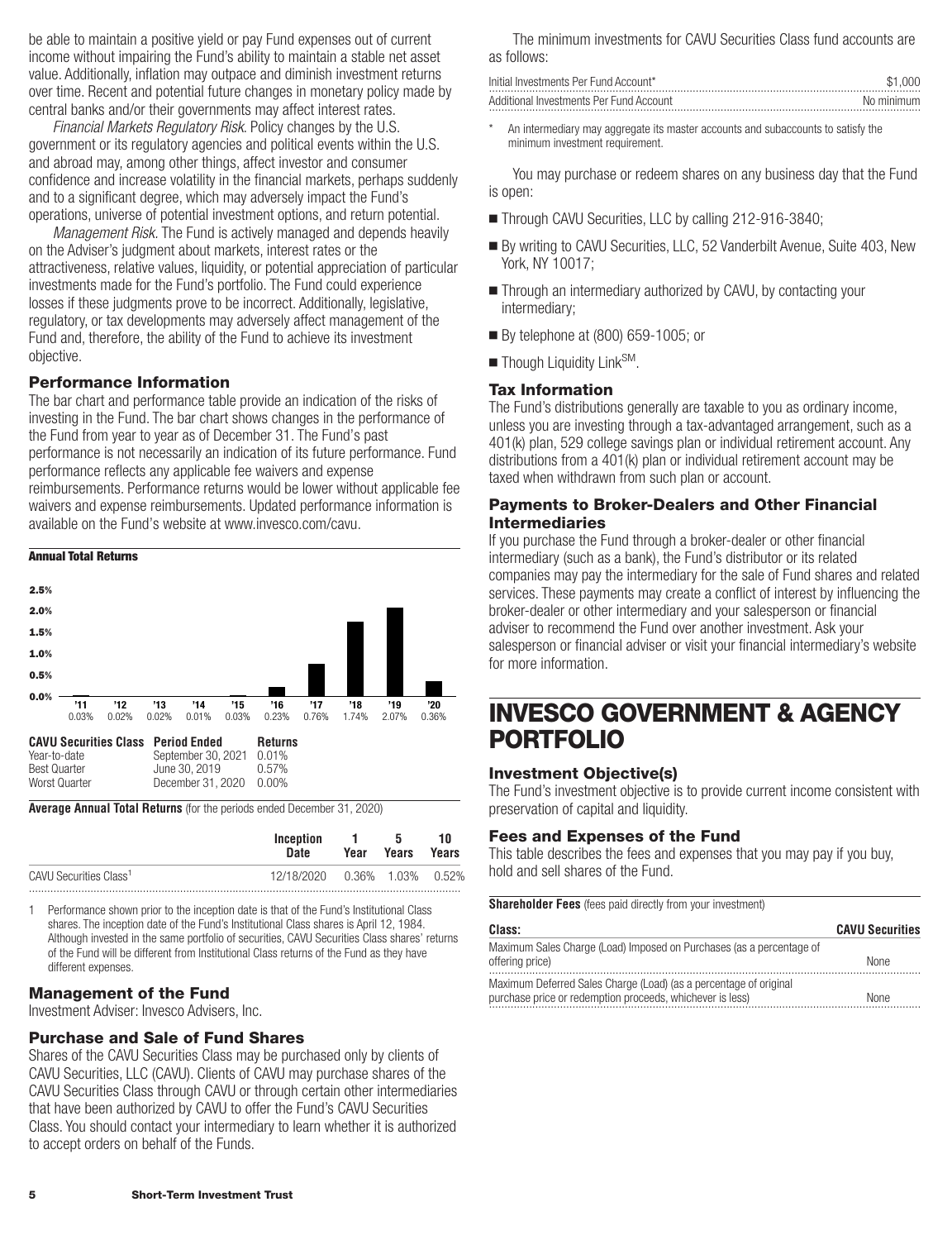**Annual Fund Operating Expenses** (expenses that you pay each year as a percentage of the value of your investment)

| Class:                                      | <b>CAVU Securities</b> |
|---------------------------------------------|------------------------|
| Management Fees                             | 0.10%                  |
| Distribution and/or Service (12b-1) Fees    | <b>None</b>            |
| Other Expenses                              | 0.06                   |
| <b>Total Annual Fund Operating Expenses</b> | 0.16                   |
|                                             |                        |

**Example.** This Example is intended to help you compare the cost of investing in the Fund with the cost of investing in other mutual funds.

The Example assumes that you invest \$10,000 in the Fund for the time periods indicated and then redeem all of your shares at the end of those periods. The Example also assumes that your investment has a 5% return each year and that the Fund's operating expenses remain the same.

Although your actual costs may be higher or lower, based on these assumptions, your costs would be:

|                              | 1 Year |     | 3 Years 5 Years | <b>10 Years</b> |
|------------------------------|--------|-----|-----------------|-----------------|
| <b>CAVU Securities Class</b> | \$16   | よらつ | \$90            | \$205           |

#### **Principal Investment Strategies of the Fund**

The Fund primarily invests in U.S. Treasury Obligations and Government Securities maturing within 397 calendar days of the date of purchase, with certain exceptions permitted by applicable regulations, and repurchase agreements collateralized fully by U.S. Treasury Obligations and Government Securities. The Fund may also hold cash.

The Fund is a Government Money Market Fund, as defined by Rule 2a-7, under the Investment Company Act of 1940, as amended (Rule 2a-7) that seeks to maintain a stable price of \$1.00 per share by using the amortized cost method to value portfolio securities and rounding the share value to the nearest cent. The Fund invests at least 99.5% of its total assets in cash, Government Securities, and repurchase agreements collateralized by cash or Government Securities. Government Security generally means any security issued or guaranteed as to principal or interest by the U.S. Government or certain of its agencies or instrumentalities. The Fund considers repurchase agreements with the Federal Reserve Bank of New York to be U.S. Government securities for purposes of the Fund's investment policies.

The Fund invests in conformity with U.S. Securities and Exchange Commission (SEC) rules and regulation requirements for money market funds for the quality, maturity, diversification and liquidity of investments. The Fund invests only in U.S. dollar denominated securities maturing within 397 calendar days of the date of purchase, with certain exceptions permitted by applicable regulations. The Fund maintains a dollar-weighted average portfolio maturity of no more than 60 calendar days, and a dollar-weighted average life to maturity as determined without exceptions regarding certain interest rate adjustments under Rule 2a-7 of no more than 120 calendar days. Each investment must be determined to present minimal credit risks by the Adviser pursuant to guidelines approved by the Board, and must be an Eligible Security as defined by Rule 2a-7. The Fund will limit investments to those securities that are Eligible Securities as defined by applicable regulations at the time of purchase.

In selecting securities for the Fund's portfolio, the portfolio managers focus on securities that offer safety, liquidity, and a competitive yield. The Adviser conducts a credit analysis of each potential issuer prior to the purchase of its securities.

The portfolio managers normally hold portfolio securities to maturity, but may sell a security when they deem it advisable, such as when market or credit factors materially change.

#### **Principal Risks of Investing in the Fund**

As with any mutual fund investment, loss of money is a risk of investing. An investment in the Fund is not a deposit in a bank and is not insured or guaranteed by the Federal Deposit Insurance Corporation or any other

government agency. The risks associated with an investment in the Fund can increase during times of significant market volatility. The principal risks of investing in the Fund are:

*Money Market Fund Risk.* Although the Fund seeks to preserve the value of your investment at \$1.00 per share, you may lose money by investing in the Fund. The share price of money market funds can fall below the \$1.00 share price. The Fund's sponsor has no legal obligation to provide financial support to the Fund, and you should not rely on or expect that the sponsor will enter into support agreements or take other actions to provide financial support to the Fund or maintain the Fund's \$1.00 share price at any time. The credit quality of the Fund's holdings can change rapidly in certain markets, and the default of a single holding could have an adverse impact on the Fund's share price. The Fund's share price can also be negatively affected during periods of high redemption pressures, illiquid markets, and/or significant market volatility. While the Board of Trustees may implement procedures to impose a fee upon the sale of your shares or temporarily suspend your ability to sell shares in the future if the Fund's liquidity falls below required minimums because of market conditions or other factors, the Board has not elected to do so at this time. Should the Board elect to do so, such change would only become effective after shareholders were provided with specific advance notice of the change in the Fund's policy and provided with the opportunity to redeem their shares in accordance with Rule 2a-7 before the policy change became effective.

*Debt Securities Risk.* The prices of debt securities held by the Fund will be affected by changes in interest rates, the creditworthiness of the issuer and other factors. An increase in prevailing interest rates typically causes the value of existing debt securities to fall and often has a greater impact on longer-duration debt securities and higher quality debt securities. Falling interest rates will cause the Fund to reinvest the proceeds of debt securities that have been repaid by the issuer at lower interest rates. Falling interest rates may also reduce the Fund's distributable income because interest payments on floating rate debt instruments held by the Fund will decline. The Fund could lose money on investments in debt securities if the issuer or borrower fails to meet its obligations to make interest payments and/or to repay principal in a timely manner. Changes in an issuer's financial strength, the market's perception of such strength or in the credit rating of the issuer or the security may affect the value of debt securities. The Adviser's credit analysis may fail to anticipate such changes, which could result in buying a debt security at an inopportune time or failing to sell a debt security in advance of a price decline or other credit event.

*U.S. Government Obligations Risk.* Obligations of U.S. Government agencies and authorities receive varying levels of support and may not be backed by the full faith and credit of the U.S. Government, which could affect the Fund's ability to recover should they default. No assurance can be given that the U.S. Government will provide financial support to its agencies and authorities if it is not obligated by law to do so.

*Market Risk.* The market values of the Fund's investments, and therefore the value of the Fund's shares, will go up and down, sometimes rapidly or unpredictably. Market risk may affect a single issuer, industry or section of the economy, or it may affect the market as a whole. The value of the Fund's investments may go up or down due to general market conditions that are not specifically related to the particular issuer, such as real or perceived adverse economic conditions, changes in the general outlook for revenues or corporate earnings, changes in interest or currency rates, regional or global instability, natural or environmental disasters, widespread disease or other public health issues, war, acts of terrorism or adverse investor sentiment generally. During a general downturn in the financial markets, multiple asset classes may decline in value. When markets perform well, there can be no assurance that specific investments held by the Fund will rise in value.

*Repurchase Agreement Risk.* If the seller of a repurchase agreement defaults or otherwise does not fulfill its obligations, the Fund may incur delays and losses arising from selling the underlying securities, enforcing its rights, or declining collateral value.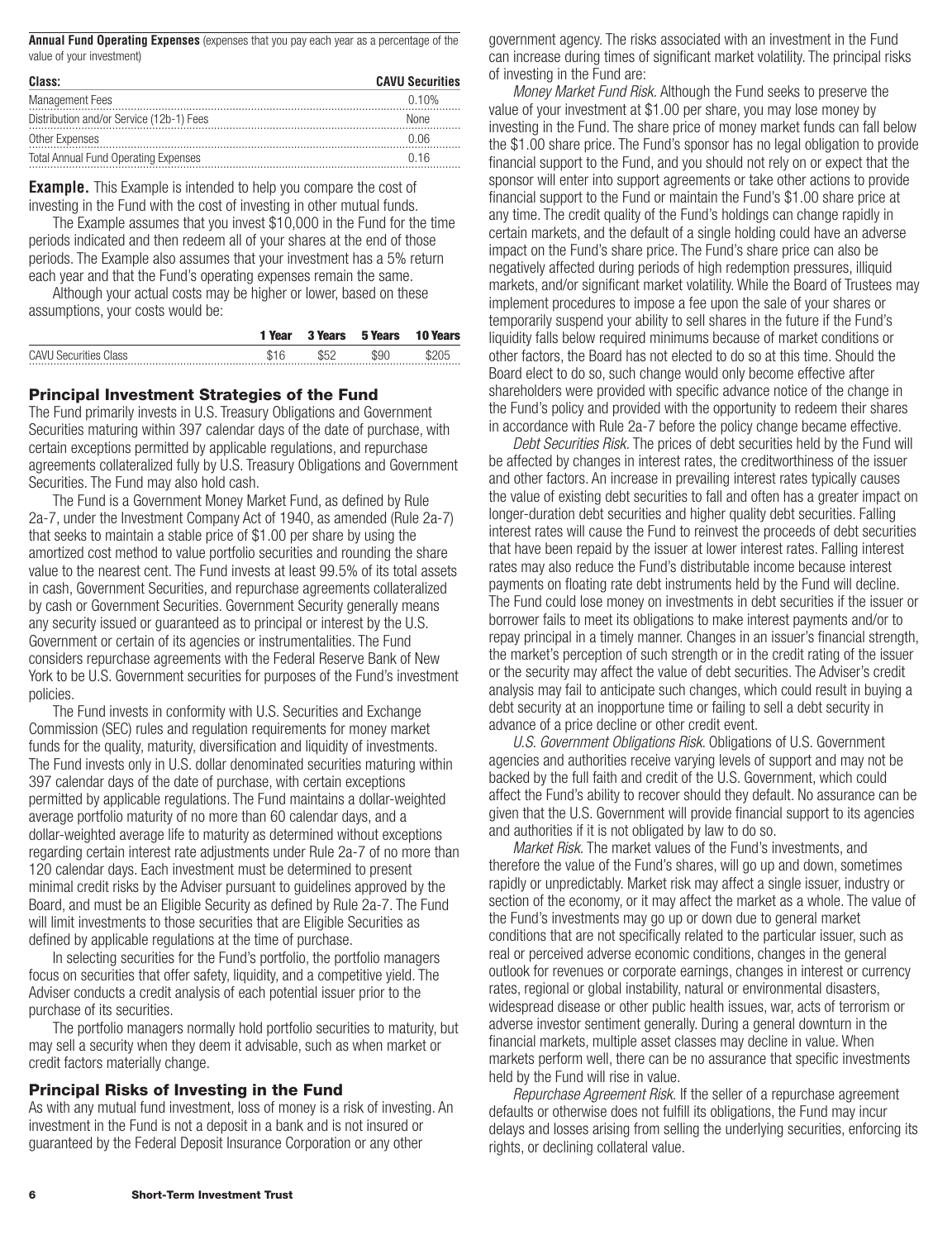<span id="page-8-0"></span>*Yield Risk*. The Fund's yield will vary as the short-term securities in its portfolio mature or are sold and the proceeds are reinvested in other securities. When interest rates are very low or negative, the Fund may not be able to maintain a positive yield or pay Fund expenses out of current income without impairing the Fund's ability to maintain a stable net asset value. Additionally, inflation may outpace and diminish investment returns over time. Recent and potential future changes in monetary policy made by central banks and/or their governments may affect interest rates.

*Financial Markets Regulatory Risk*. Policy changes by the U.S. government or its regulatory agencies and political events within the U.S. and abroad may, among other things, affect investor and consumer confidence and increase volatility in the financial markets, perhaps suddenly and to a significant degree, which may adversely impact the Fund's operations, universe of potential investment options, and return potential.

*Management Risk.* The Fund is actively managed and depends heavily on the Adviser's judgment about markets, interest rates or the attractiveness, relative values, liquidity, or potential appreciation of particular investments made for the Fund's portfolio. The Fund could experience losses if these judgments prove to be incorrect. Additionally, legislative, regulatory, or tax developments may adversely affect management of the Fund and, therefore, the ability of the Fund to achieve its investment objective.

### **Performance Information**

The bar chart and performance table provide an indication of the risks of investing in the Fund. The bar chart shows changes in the performance of the Fund from year to year as of December 31. The Fund's past performance is not necessarily an indication of its future performance. Fund performance reflects any applicable fee waivers and expense reimbursements. Performance returns would be lower without applicable fee waivers and expense reimbursements. Updated performance information is available on the Fund's website at www.invesco.com/cavu.



**Average Annual Total Returns** (for the periods ended December 31, 2020)

|                                    | Inception                       | - 1  | -5    | 10    |
|------------------------------------|---------------------------------|------|-------|-------|
|                                    | Date                            | Year | Years | Years |
| CAVU Securities Class <sup>1</sup> | 12/18/2020  0.38%  1.06%  0.54% |      |       |       |

1 Performance shown prior to the inception date is that of the Fund's Institutional Class shares. The inception date of the Fund's Institutional Class shares is September 1, 1998. Although invested in the same portfolio of securities, CAVU Securities Class shares' returns of the Fund will be different from Institutional Class returns of the Fund as they have different expenses.

### **Management of the Fund**

Investment Adviser: Invesco Advisers, Inc.

### **Purchase and Sale of Fund Shares**

Shares of the CAVU Securities Class may be purchased only by clients of CAVU Securities, LLC (CAVU). Clients of CAVU may purchase shares of the CAVU Securities Class through CAVU or through certain other intermediaries that have been authorized by CAVU to offer the Fund's CAVU Securities Class. You should contact your intermediary to learn whether it is authorized to accept orders on behalf of the Funds.

The minimum investments for CAVU Securities Class fund accounts are as follows:

| Initial Investments Per Fund Account*   | \$1.000    |
|-----------------------------------------|------------|
| Additional Investments Per Fund Account | No minimum |

An intermediary may aggregate its master accounts and subaccounts to satisfy the minimum investment requirement.

You may purchase or redeem shares on any business day that the Fund is open:

- Through CAVU Securities, LLC by calling 212-916-3840;
- By writing to CAVU Securities, LLC, 52 Vanderbilt Avenue, Suite 403, New York, NY 10017;
- Through an intermediary authorized by CAVU, by contacting your intermediary;
- By telephone at (800) 659-1005; or
- Though Liquidity Link<sup>SM</sup>.

## **Tax Information**

The Fund's distributions generally are taxable to you as ordinary income, unless you are investing through a tax-advantaged arrangement, such as a 401(k) plan, 529 college savings plan or individual retirement account. Any distributions from a 401(k) plan or individual retirement account may be taxed when withdrawn from such plan or account.

### **Payments to Broker-Dealers and Other Financial Intermediaries**

If you purchase the Fund through a broker-dealer or other financial intermediary (such as a bank), the Fund's distributor or its related companies may pay the intermediary for the sale of Fund shares and related services. These payments may create a conflict of interest by influencing the broker-dealer or other intermediary and your salesperson or financial adviser to recommend the Fund over another investment. Ask your salesperson or financial adviser or visit your financial intermediary's website for more information.

## **Investment Objective(s), Strategies, Risks and Portfolio Holdings**

### **Invesco Liquid Assets Portfolio**

### **Objective(s) and Strategies**

The Fund's investment objective is to provide current income consistent with preservation of capital and liquidity. The Fund's investment objective may be changed by the Board without shareholder approval.

The Fund invests primarily in high-quality U.S. dollar-denominated short-term debt obligations, including: (i) securities issued by the U S Government or its agencies; (ii) certificates of deposit and time deposits from U S or foreign banks; (iii) repurchase agreements; (iv) commercial paper; and (v) municipal securities.

The Fund may engage in repurchase agreement transactions that are collateralized by cash or government securities. In addition, it may engage in repurchase agreement transactions that are collateralized by nongovernment securities such as equity securities and fixed income securities that are rated investment grade and below investment grade by nationally recognized statistical rating organizations or unrated securities of comparable quality. The Fund considers repurchase agreements with the Federal Reserve Bank of New York to be U.S. Government securities for purposes of the Fund's investment policies.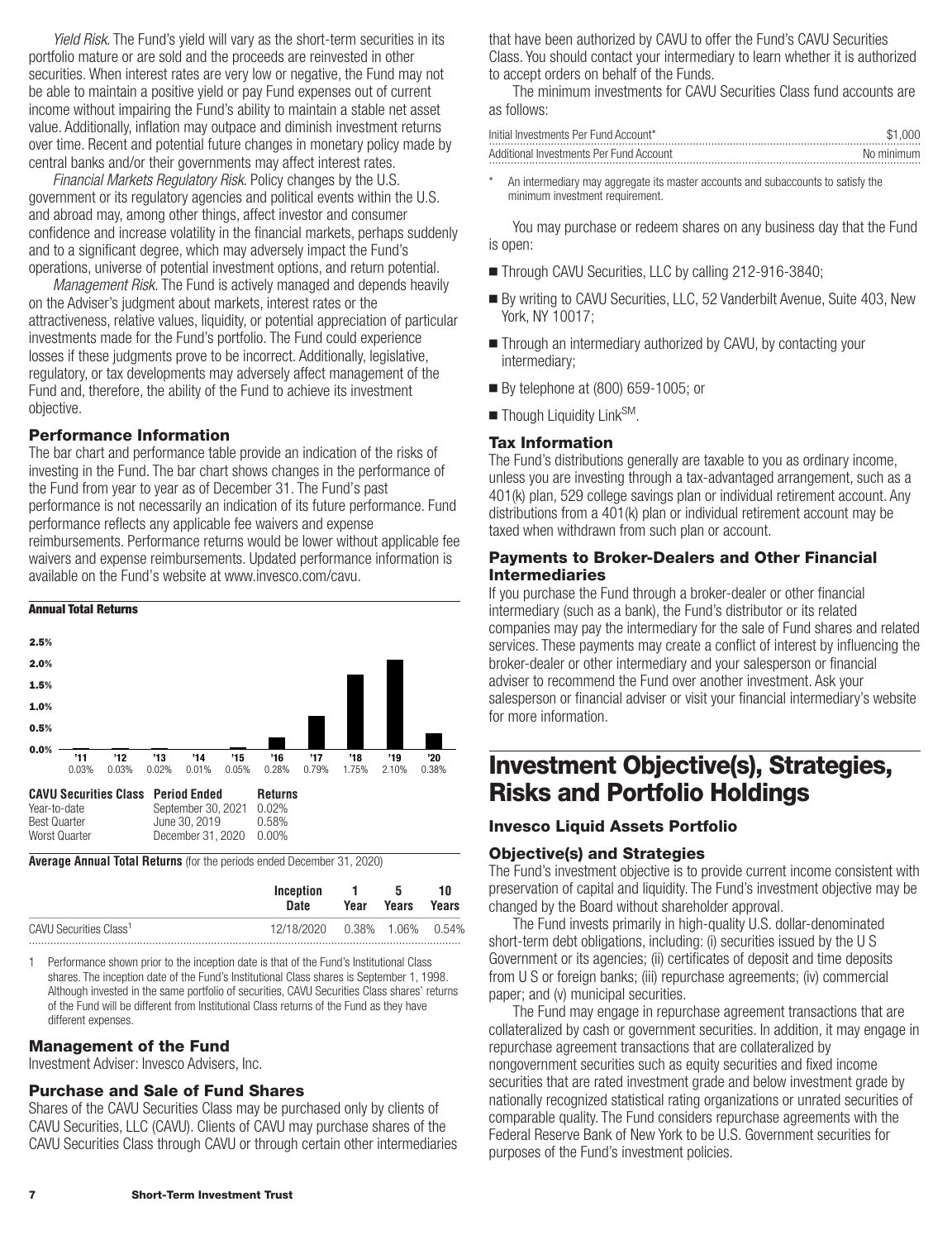The Fund is a money market fund that rounds the Fund's current NAV per share to a minimum of the fourth decimal place. Although the Fund is a money market fund, the NAV of the Fund's shares "floats," fluctuating with changes in the values of the Fund's portfolio securities. The Fund invests in conformity with SEC rules and regulation requirements for money market funds for the quality, maturity, diversification and liquidity of investments. The Fund invests only in U.S. dollar denominated securities maturing within 397 calendar days of the date of purchase, with certain exceptions permitted by applicable regulations. The Fund maintains a dollar-weighted average portfolio maturity of no more than 60 calendar days, and a dollar-weighted average life to maturity as determined without exceptions regarding certain interest rate adjustments under Rule 2a-7 of no more than 120 calendar days. Each investment must be determined to present minimal credit risks by the Adviser pursuant to guidelines approved by the Board, and must be an Eligible Security as defined by Rule 2a-7. The Fund will limit investments to those securities that are Eligible Securities as defined by applicable regulations at the time of purchase.

The Fund may invest up to 50% of its total assets in U.S. dollar-denominated foreign securities. Some of the Fund's investments, although U.S. dollar-denominated, may be subject to foreign credit exposure.

The Fund may also invest in daily and weekly variable-rate demand notes.

The Fund may invest in securities that are subject to resale restrictions such as those contained in Rule 144A promulgated under the Securities Act of 1933, as amended.

In selecting securities for the Fund's portfolio, the portfolio managers focus on securities that offer safety, liquidity, and a competitive yield. The Adviser conducts a credit analysis of each potential issuer prior to the purchase of its securities. The Adviser's credit research process considers factors that include, but are not limited to, an issuer's operations, capital structure and environmental, social and governance ("ESG") considerations.

The portfolio managers normally hold portfolio securities to maturity, but may sell a security when they deem it advisable, such as when market or credit factors materially change.

The Fund may, from time to time, take temporary defensive positions by holding cash, shortening the Fund's dollar-weighted average portfolio maturity or investing in other securities that are Eligible Securities for purchase by money market funds as described in the Fund's Statement of Additional Information (SAI), in anticipation of or in response to adverse market, economic, political or other conditions. If the Fund's portfolio managers do so, different factors could affect the Fund's performance and the Fund may not achieve its investment objective.

The Fund's investments in the types of securities and other investments described in this prospectus vary from time to time, and, at any time, the Fund may not be invested in all of the types of securities and other investments described in this prospectus. The Fund may also invest in securities and other investments not described in this prospectus.

For more information, see "Description of the Funds and Their Investments and Risks" in the Fund's SAI.

#### **Risks**

The principal risks of investing in the Fund are:

*Money Market Fund Risk.* Because the share price of the Fund will fluctuate, when you sell your shares they may be worth more or less than what you originally paid for them and you may lose money by investing in the Fund. The Fund may impose a fee upon the sale of your shares or may temporarily suspend your ability to sell shares if the Fund's liquidity falls below required minimums because of market conditions or other factors. The Fund's sponsor has no legal obligation to provide financial support to the Fund, and you should not rely on or expect that the sponsor will enter into support agreements or take other actions to provide financial support to the Fund at any time. The credit quality of the Fund's holdings can change rapidly in certain markets, and the default of a single holding could have an

adverse impact on the Fund's share price. The Fund's share price can also be negatively affected during periods of high redemption pressures, illiquid markets, and/or significant market volatility.

*Debt Securities Risk.* The prices of debt securities held by the Fund will be affected by changes in interest rates, the creditworthiness of the issuer and other factors. An increase in prevailing interest rates typically causes the value of existing debt securities to fall and often has a greater impact on longer-duration debt securities and higher quality debt securities. Falling interest rates will cause the Fund to reinvest the proceeds of debt securities that have been repaid by the issuer at lower interest rates. Falling interest rates may also reduce the Fund's distributable income because interest payments on floating rate debt instruments held by the Fund will decline. The Fund could lose money on investments in debt securities if the issuer or borrower fails to meet its obligations to make interest payments and/or to repay principal in a timely manner. If an issuer seeks to restructure the terms of its borrowings or the Fund is required to seek recovery upon a default in the payment of interest or the repayment of principal, the Fund may incur additional expenses. Changes in an issuer's financial strength, the market's perception of such strength or in the credit rating of the issuer or the security may affect the value of debt securities. The Adviser's credit analysis may fail to anticipate such changes, which could result in buying a debt security at an inopportune time or failing to sell a debt security in advance of a price decline or other credit event.

*Market Risk.* The market values of the Fund's investments, and therefore the value of the Fund's shares, will go up and down, sometimes rapidly or unpredictably. Market risk may affect a single issuer, industry or section of the economy, or it may affect the market as a whole. The value of the Fund's investments may go up or down due to general market conditions that are not specifically related to the particular issuer, such as real or perceived adverse economic conditions, changes in the general outlook for revenues or corporate earnings, changes in interest or currency rates, regional or global instability, or adverse investor sentiment generally. The value of the Fund's investments may also go up or down due to factors that affect an individual issuer or a particular industry or sector, such as changes in production costs and competitive conditions within an industry. In addition, natural or environmental disasters, widespread disease or other public health issues, war, acts of terrorism or other events may have a significant impact on the value of the Fund's investments, as well as the financial markets and global economy generally. Such circumstances may also impact the ability of the Adviser to effectively implement the Fund's investment strategy. During a general downturn in the financial markets, multiple asset classes may decline in value. When markets perform well, there can be no assurance that specific investments held by the Fund will rise in value.

■ COVID-19. The "COVID-19" strain of coronavirus has resulted in instances of market closures and dislocations, extreme volatility, liquidity constraints and increased trading costs. Efforts to contain its spread have resulted in travel restrictions, disruptions of healthcare systems, business operations and supply chains, layoffs, lower consumer demand, and defaults, among other significant economic impacts that have disrupted global economic activity across many industries. Such economic impacts may exacerbate other pre-existing political, social and economic risks locally or globally. The ongoing effects of COVID-19 are unpredictable and may result in significant and prolonged effects on the Fund's performance.

*Restricted Securities Risk.* Limitations on the resale of restricted securities may have an adverse effect on their marketability, and may prevent the Fund from disposing of them promptly at reasonable prices. There can be no assurance that a trading market will exist at any time for any particular restricted security. Transaction costs may be higher for restricted securities. Also, restricted securities may be difficult to value because market quotations may not be readily available, and the securities may have significant volatility. In addition, the Fund may get only limited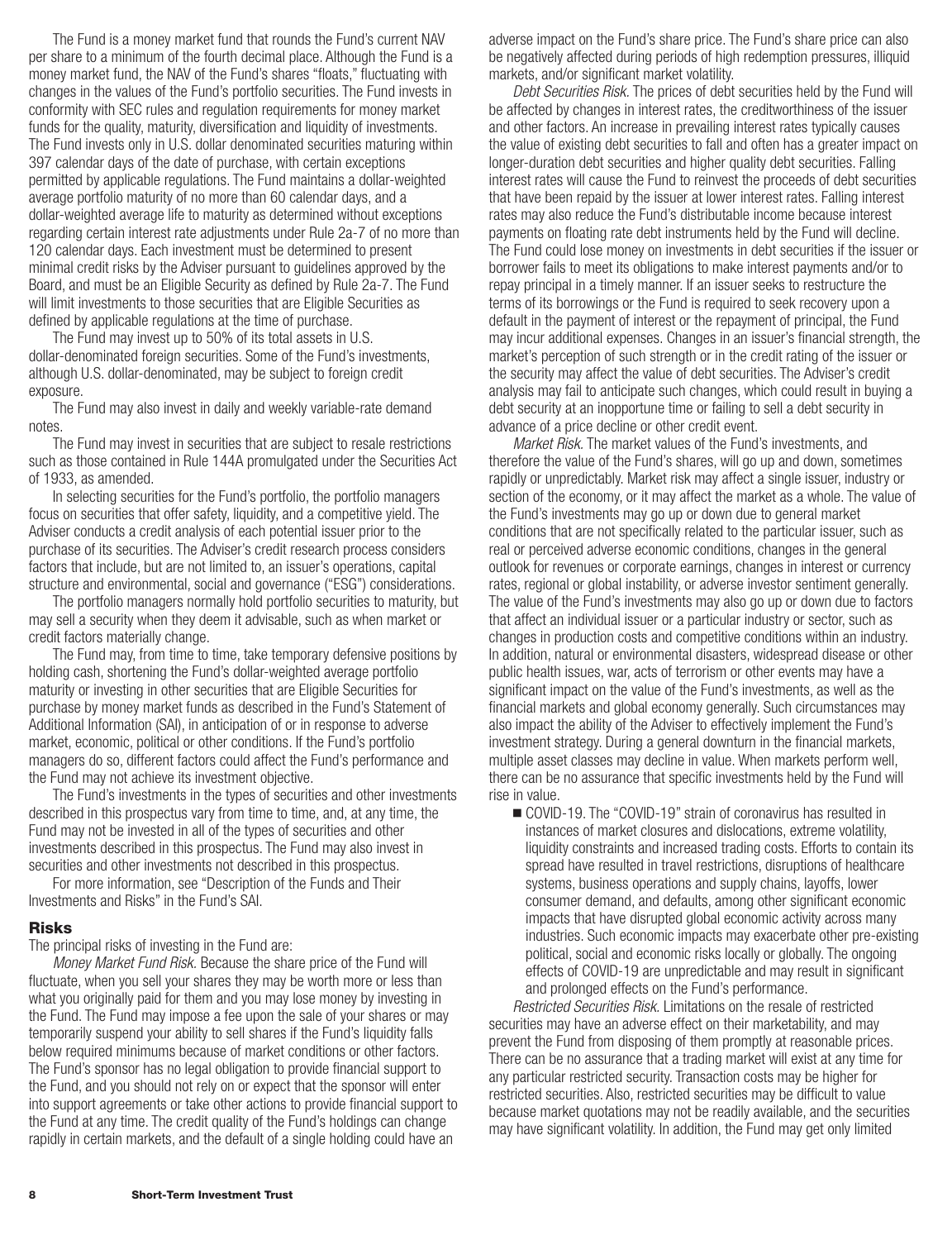information about the issuer of a restricted security and therefore may be less able to predict a loss.

*Repurchase Agreement Risk.* If the seller of a repurchase agreement defaults or otherwise does not fulfill its obligations, the Fund may incur delays and losses arising from selling the underlying securities, enforcing its rights, or declining collateral value. These risks are magnified to the extent that a repurchase agreement is secured by securities other than cash or U.S. Government securities.

*U.S. Government Obligations Risk.* Obligations of U.S. Government agencies and authorities receive varying levels of support and may not be backed by the full faith and credit of the U.S. Government, which could affect the Fund's ability to recover should they default. No assurance can be given that the U.S. Government will provide financial support to its agencies and authorities if it is not obligated by law to do so.

*Municipal Securities Risk.* The risk of a municipal obligation generally depends on the financial and credit status of the issuer. Constitutional amendments, legislative enactments, executive orders, administrative regulations, voter initiatives, and the issuer's regional economic conditions may affect the municipal security's value, interest payments, repayment of principal and the Fund's ability to sell the security. Municipal obligations may be more susceptible to downgrades or defaults during recessions or similar periods of economic stress. Municipal securities structured as revenue bonds are generally not backed by the taxing power of the issuing municipality but rather the revenue from the particular project or entity for which the bonds were issued. If the Internal Revenue Service determines that an issuer of a municipal security has not complied with applicable tax requirements, interest from the security could be treated as taxable, which could result in a decline in the security's value. In addition, there could be changes in applicable tax laws or tax treatments that reduce or eliminate the current federal income tax exemption on municipal securities or otherwise adversely affect the current federal or state tax status of municipal securities.

*Banking and Financial Services Industry Focus Risk.* From time to time, the Fund may invest more than 25% of its assets in unsecured bank instruments, including but not limited to certificates of deposit and time deposits, or securities that may have guarantees or credit or liquidity enhancements provided by banks, insurance companies or other financial institutions. To the extent the Fund focuses its investments in these instruments or securities, the Fund's performance will depend on the overall condition of those industries and the individual banks and financial institutions in which the Fund invests (directly or indirectly). Financial services companies may be dependent on the supply of short-term financing. The value of bank instruments and securities of issuers in the banking and financial services industry, or guaranteed by such issuers, can be affected by and sensitive to changes in government regulation and interest rates and to economic downturns in the United States and abroad. The risk of holding bank instruments is also directly tied to the risk of insolvency or bankruptcy of the issuing banks, which risk may be higher for larger or more complex financial institutions that combine traditional, commercial and investment banking.

*LIBOR Transition Risk.* The Fund invests in financial instruments that utilize the London Interbank Offered Rate (LIBOR) as the reference or benchmark rate for variable interest rate calculations. On July 27, 2017, the head of the United Kingdom's Financial Conduct Authority announced a desire to phase out the use of LIBOR by the end of 2021. Although many LIBOR rates will be phased out at the end of 2021 as originally intended, a selection of widely used USD LIBOR rates will continue to be published until June 2023 in order to assist with the transition. There remains uncertainty regarding the effect of the LIBOR transition process and therefore any impact of a transition away from LIBOR on the Fund or the instruments in which the Fund invests cannot yet be determined. There is no assurance that the composition or characteristics of any alternative reference rate (e.g., the Secured Overnight Financing Rate (SOFR), which is intended to replace the U.S. dollar LIBOR) will be similar to or produce the same value or economic equivalence as LIBOR or that instruments using an alternative rate will have the same volume or liquidity. As a result, the transition process might lead to increased volatility and reduced liquidity in markets that currently rely on LIBOR to determine interest rates; a reduction in the value of some LIBOR-based investments; increased difficulty in borrowing or refinancing and diminished effectiveness of any applicable hedging strategies against instruments whose terms currently include LIBOR; and/or costs incurred in connection with temporary borrowings and closing out positions and entering into new agreements. Any such effects of the transition away from LIBOR and the adoption of alternative reference rates could result in losses to the Fund.

*Yield Risk*. The Fund's yield will vary as the short-term securities in its portfolio mature or are sold and the proceeds are reinvested in other securities. When interest rates are very low or negative, the Fund may not be able to maintain a positive yield or pay Fund expenses out of current income without impairing the Fund's ability to maintain a stable net asset value. Additionally, inflation may outpace and diminish investment returns over time. Recent and potential future changes in monetary policy made by central banks and/or their governments may affect interest rates.

*Variable-Rate Demand Notes Risk.* The absence of an active secondary market for certain variable and floating rate notes could make it difficult to dispose of these instruments, and a portfolio could suffer a loss if the issuer defaults during periods in which a portfolio is not entitled to exercise its demand rights.

*Foreign Securities and Credit Exposure Risk.* U.S. dollar-denominated securities carrying foreign credit exposure may be affected by unfavorable political, economic or governmental developments that could affect payments of principal and interest. Furthermore, the value of the Fund's foreign investments may be adversely affected by political and social instability in their home countries, by changes in economic or taxation policies in those countries, or by the difficulty in enforcing obligations in those countries. Foreign companies generally may be subject to less stringent regulations than U.S. companies, including financial reporting requirements and auditing and accounting controls. As a result, there generally is less publicly available information about foreign companies than about U.S. companies. Trading in many foreign securities may be less liquid and more volatile than U.S. securities due to the size of the market or other factors.

*Environmental, Social and Governance (ESG) Considerations Risk*. The ESG considerations assessed as part of a credit research process may vary, and not every ESG factor may be identified or evaluated for every investment. Information used to evaluate such factors may not be readily available, complete or accurate, and may vary across providers and issuers as ESG is not a uniformly defined characteristic, which could negatively impact the ability to accurately assess credit quality, which could negatively impact the Fund's performance. There is no guarantee that the incorporation of ESG considerations will be additive to the Fund's performance.

*Financial Markets Regulatory Risk*. Policy changes by the U.S. government or its regulatory agencies and political events within the U.S. and abroad, changes to the monetary policy by the Federal Reserve or other regulatory actions, the U.S. government's inability at times to agree on a long-term budget and deficit reduction plan or other legislation aimed at addressing financial or economic conditions, the threat of a federal government shutdown, and threats not to increase or suspend the federal government's debt limit, may affect investor and consumer confidence, increase volatility in the financial markets, perhaps suddenly and to a significant degree, result in higher interest rates, and even raise concerns about the U.S. government's credit rating and ability to service its debt. Such changes and events may adversely impact the Fund's operations, universe of potential investment options, and return potential.

*Management Risk.* The Fund is actively managed and depends heavily on the Adviser's judgment about markets, interest rates or the attractiveness, relative values, liquidity, or potential appreciation of particular investments made for the Fund's portfolio. The Fund could experience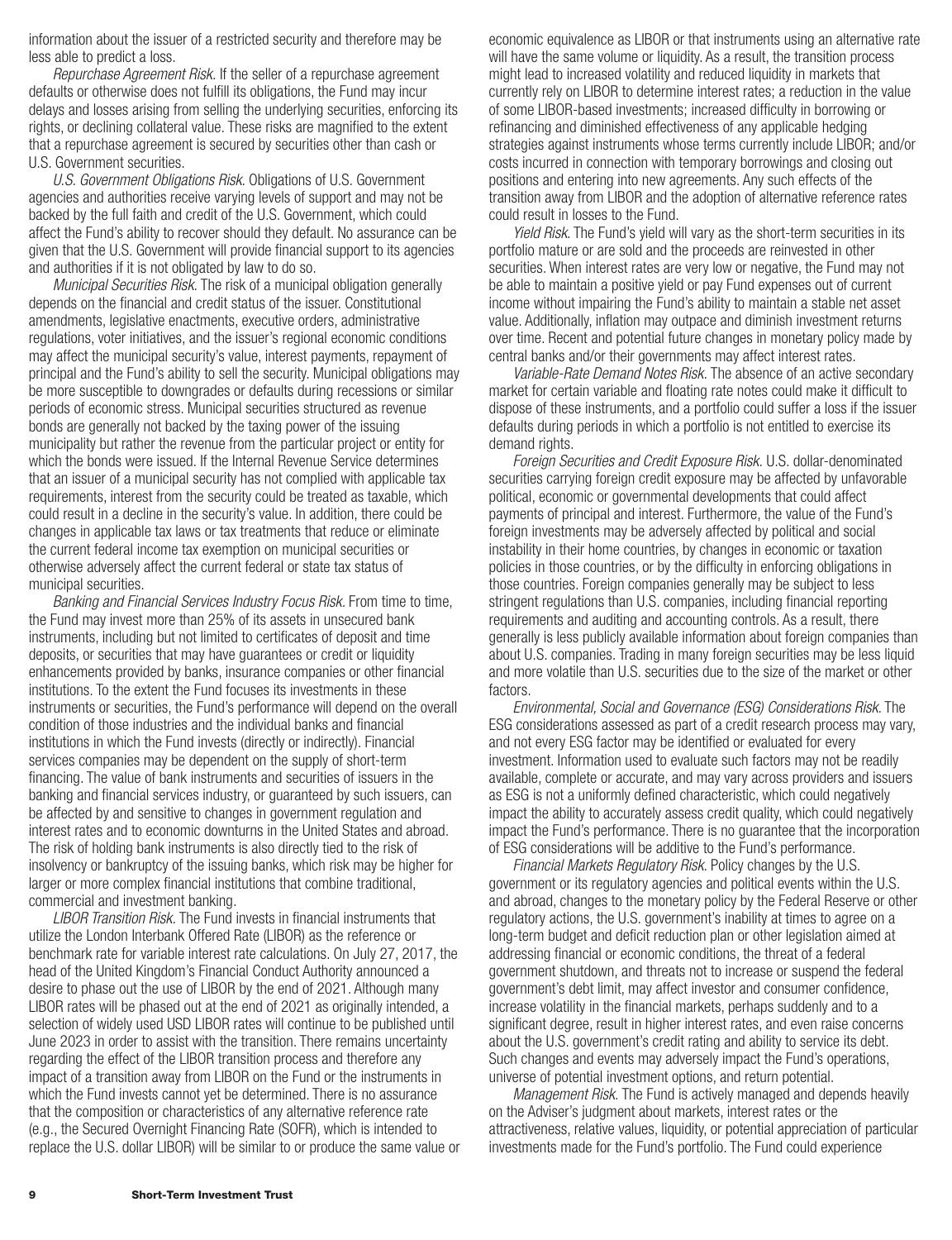<span id="page-11-0"></span>losses if these judgments prove to be incorrect. There can be no guarantee that the Adviser's investment techniques or investment decisions will produce the desired results. Additionally, legislative, regulatory, or tax developments may affect the investments or investment strategies available to the Adviser in connection with managing the Fund, which may also adversely affect the ability of the Fund to achieve its investment objective.

## **Invesco Treasury Portfolio**

## **Objective(s) and Strategies**

The Fund's investment objective is to provide current income consistent with preservation of capital and liquidity. The Fund's investment objective may be changed by the Board without shareholder approval.

The Fund primarily invests its assets in U.S. Treasury Obligations backed by full faith and credit of the U.S. Government maturing within 397 calendar days of the date of purchase, with certain exceptions permitted by applicable regulations, and repurchase agreements fully collateralized by U.S. Treasury Obligations.

The Fund is a Government Money Market Fund as defined by Rule 2a-7. As permitted by Rule 2a-7, the Fund seeks to maintain a stable price of \$1.00 per share by using the amortized cost method to value portfolio securities and rounding the share value to the nearest cent. The Fund invests at least 99.5% of its total assets in cash, Government Securities, and repurchase agreements collateralized by cash or Government Securities. In addition, the Fund invests under normal circumstances at least 80% of its net assets (plus any borrowings for investment purposes) in direct obligations of the U.S. Treasury including bills, notes and bonds, and repurchase agreements secured by those obligations. In contrast to the Fund's 99.5% policy, the Fund's 80% policy does not include cash or repurchase agreements collateralized by cash.

Government Security generally means any security issued or guaranteed as to principal or interest by the U.S. Government or certain of its agencies or instrumentalities. The Fund considers repurchase agreements with the Federal Reserve Bank of New York to be U.S. Government securities for purposes of the Fund's investment policies.

The Fund invests in conformity with SEC rules and regulation requirements for money market funds for the quality, maturity, diversification and liquidity of investments. The Fund invests only in U.S. dollar denominated securities maturing within 397 calendar days of the date of purchase, with certain exceptions permitted by applicable regulations. The Fund maintains a dollar-weighted average portfolio maturity of no more than 60 calendar days, and a dollar-weighted average life to maturity as determined without exceptions regarding certain interest rate adjustments under Rule 2a-7 of no more than 120 calendar days. Each investment must be determined to present minimal credit risks by the Adviser pursuant to guidelines approved by the Board, and must be an Eligible Security as defined by Rule 2a-7. The Fund will limit investments to those securities that are Eligible Securities as defined by applicable regulations at the time of purchase.

In selecting securities for the Fund's portfolio, the portfolio managers focus on securities that offer safety, liquidity, and a competitive yield. The Adviser conducts a credit analysis of each potential issuer prior to the purchase of its securities.

The portfolio managers normally hold portfolio securities to maturity, but may sell a security when they deem it advisable, such as when market or credit factors materially change.

The Fund may, from time to time, take temporary defensive positions by holding cash, shortening the Fund's dollar-weighted average portfolio maturity or investing in other securities that are Eligible Securities for purchase by money market funds as described in the Fund's Statement of Additional Information (SAI), in anticipation of or in response to adverse market, economic, political or other conditions. If the Fund's portfolio managers do so, different factors could affect the Fund's performance and the Fund may not achieve its investment objective.

The Fund's investments in the types of securities and other investments described in this prospectus vary from time to time, and, at any time, the Fund may not be invested in all of the types of securities and other investments described in this prospectus. The Fund may also invest in securities and other investments not described in this prospectus.

For more information, see "Description of the Funds and Their Investments and Risks" in the Fund's SAI.

#### **Risks**

The principal risks of investing in the Fund are:

*Money Market Fund Risk.* Although the Fund seeks to preserve the value of your investment at \$1.00 per share, you may lose money by investing in the Fund. The share price of money market funds can fall below the \$1.00 share price. The Fund's sponsor has no legal obligation to provide financial support to the Fund, and you should not rely on or expect that the sponsor will enter into support agreements or take other actions to provide financial support to the Fund or maintain the Fund's \$1.00 share price at any time. The credit quality of the Fund's holdings can change rapidly in certain markets, and the default of a single holding could have an adverse impact on the Fund's share price. The Fund's share price can also be negatively affected during periods of high redemption pressures, illiquid markets, and/or significant market volatility. While the Board of Trustees may implement procedures to impose a fee upon the sale of your shares or temporarily suspend your ability to sell shares in the future if the Fund's liquidity falls below required minimums because of market conditions or other factors, the Board has not elected to do so at this time. Should the Board elect to do so, such change would only become effective after shareholders were provided with specific advance notice of the change in the Fund's policy and provided with the opportunity to redeem their shares in accordance with Rule 2a-7 before the policy change became effective.

*Debt Securities Risk.* The prices of debt securities held by the Fund will be affected by changes in interest rates, the creditworthiness of the issuer and other factors. An increase in prevailing interest rates typically causes the value of existing debt securities to fall and often has a greater impact on longer-duration debt securities and higher quality debt securities. Falling interest rates will cause the Fund to reinvest the proceeds of debt securities that have been repaid by the issuer at lower interest rates. Falling interest rates may also reduce the Fund's distributable income because interest payments on floating rate debt instruments held by the Fund will decline. The Fund could lose money on investments in debt securities if the issuer or borrower fails to meet its obligations to make interest payments and/or to repay principal in a timely manner. If an issuer seeks to restructure the terms of its borrowings or the Fund is required to seek recovery upon a default in the payment of interest or the repayment of principal, the Fund may incur additional expenses. Changes in an issuer's financial strength, the market's perception of such strength or in the credit rating of the issuer or the security may affect the value of debt securities. The Adviser's credit analysis may fail to anticipate such changes, which could result in buying a debt security at an inopportune time or failing to sell a debt security in advance of a price decline or other credit event.

*U.S. Government Obligations Risk.* Obligations of U.S. Government agencies and authorities receive varying levels of support and may not be backed by the full faith and credit of the U.S. Government, which could affect the Fund's ability to recover should they default. No assurance can be given that the U.S. Government will provide financial support to its agencies and authorities if it is not obligated by law to do so.

*Market Risk.* The market values of the Fund's investments, and therefore the value of the Fund's shares, will go up and down, sometimes rapidly or unpredictably. Market risk may affect a single issuer, industry or section of the economy, or it may affect the market as a whole. The value of the Fund's investments may go up or down due to general market conditions that are not specifically related to the particular issuer, such as real or perceived adverse economic conditions, changes in the general outlook for revenues or corporate earnings, changes in interest or currency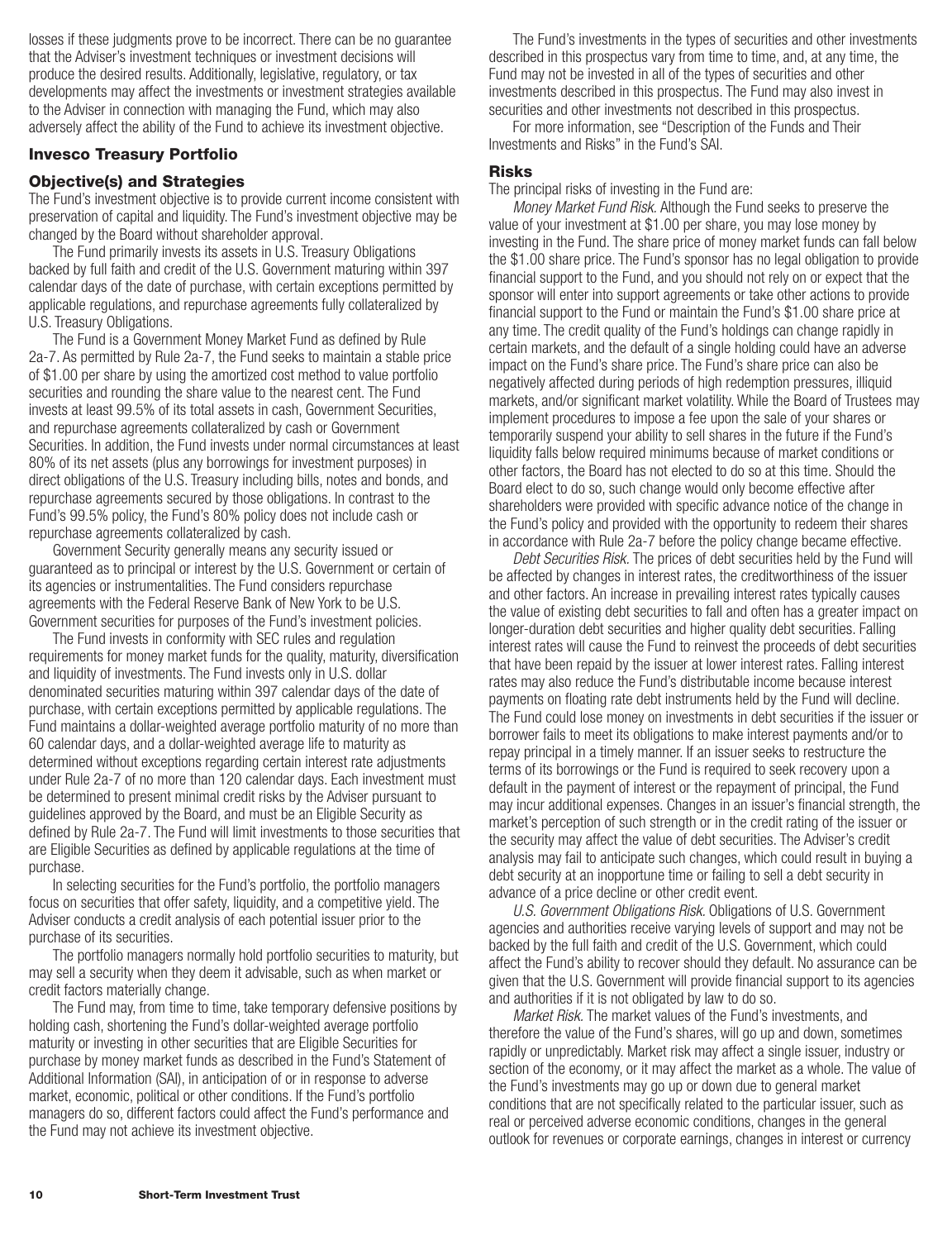<span id="page-12-0"></span>rates, regional or global instability, or adverse investor sentiment generally. The value of the Fund's investments may also go up or down due to factors that affect an individual issuer or a particular industry or sector, such as changes in production costs and competitive conditions within an industry. In addition, natural or environmental disasters, widespread disease or other public health issues, war, acts of terrorism or other events may have a significant impact on the value of the Fund's investments, as well as the financial markets and global economy generally. Such circumstances may also impact the ability of the Adviser to effectively implement the Fund's investment strategy. During a general downturn in the financial markets, multiple asset classes may decline in value. When markets perform well, there can be no assurance that specific investments held by the Fund will rise in value.

■ COVID-19. The "COVID-19" strain of coronavirus has resulted in instances of market closures and dislocations, extreme volatility, liquidity constraints and increased trading costs. Efforts to contain its spread have resulted in travel restrictions, disruptions of healthcare systems, business operations and supply chains, layoffs, lower consumer demand, and defaults, among other significant economic impacts that have disrupted global economic activity across many industries. Such economic impacts may exacerbate other pre-existing political, social and economic risks locally or globally. The ongoing effects of COVID-19 are unpredictable and may result in significant and prolonged effects on the Fund's performance.

*Repurchase Agreement Risk.* If the seller of a repurchase agreement defaults or otherwise does not fulfill its obligations, the Fund may incur delays and losses arising from selling the underlying securities, enforcing its rights, or declining collateral value.

*Yield Risk*. The Fund's yield will vary as the short-term securities in its portfolio mature or are sold and the proceeds are reinvested in other securities. When interest rates are very low or negative, the Fund may not be able to maintain a positive yield or pay Fund expenses out of current income without impairing the Fund's ability to maintain a stable net asset value. Additionally, inflation may outpace and diminish investment returns over time. Recent and potential future changes in monetary policy made by central banks and/or their governments may affect interest rates.

*Financial Markets Regulatory Risk*. Policy changes by the U.S. government or its regulatory agencies and political events within the U.S. and abroad, changes to the monetary policy by the Federal Reserve or other regulatory actions, the U.S. government's inability at times to agree on a long-term budget and deficit reduction plan or other legislation aimed at addressing financial or economic conditions, the threat of a federal government shutdown, and threats not to increase or suspend the federal government's debt limit, may affect investor and consumer confidence, increase volatility in the financial markets, perhaps suddenly and to a significant degree, result in higher interest rates, and even raise concerns about the U.S. government's credit rating and ability to service its debt. Such changes and events may adversely impact the Fund's operations, universe of potential investment options, and return potential.

*Management Risk.* The Fund is actively managed and depends heavily on the Adviser's judgment about markets, interest rates or the attractiveness, relative values, liquidity, or potential appreciation of particular investments made for the Fund's portfolio. The Fund could experience losses if these judgments prove to be incorrect. There can be no guarantee that the Adviser's investment techniques or investment decisions will produce the desired results. Additionally, legislative, regulatory, or tax developments may affect the investments or investment strategies available to the Adviser in connection with managing the Fund, which may also adversely affect the ability of the Fund to achieve its investment objective.

## **Invesco Government & Agency Portfolio**

## **Objective(s) and Strategies**

The Fund's investment objective is to provide current income consistent with preservation of capital and liquidity. The Fund's investment objective may be changed by the Board without shareholder approval.

The Fund primarily invests in U.S. Treasury Obligations and Government Securities maturing within 397 calendar days of the date of purchase, with certain exceptions permitted by applicable regulations, and repurchase agreements collateralized fully by U.S. Treasury Obligations and Government Securities. The Fund may also hold cash.

The Fund is a Government Money Market Fund as defined by Rule 2a-7. As permitted by Rule 2a-7, the Fund seeks to maintain a stable price of \$1.00 per share by using the amortized cost method to value portfolio securities and rounding the share value to the nearest cent. The Fund invests at least 99.5% of its total assets in cash, Government Securities, and repurchase agreements collateralized by cash or Government Securities. In addition, at least 80% of the Fund's net assets (plus any borrowings for investment purposes) will be invested, under normal circumstances, in direct obligations of the U.S. Treasury and other securities issued or guaranteed as to principal and interest by the U.S. Government or its agencies and instrumentalities, as well as repurchase agreements secured by those obligations. Direct obligations of the U.S. Treasury generally include bills, notes and bonds. In contrast to the Fund's 99.5% policy, the Fund's 80% policy does not include cash or repurchase agreements collateralized by cash. Government Security generally means any security issued or guaranteed as to principal or interest by the U.S. Government or certain of its agencies or instrumentalities. The Fund considers repurchase agreements with the Federal Reserve Bank of New York to be U.S. Government securities for purposes of the Fund's investment policies.

The Fund invests in conformity with SEC rules and regulation requirements for money market funds for the quality, maturity, diversification and liquidity of investments. The Fund invests only in U.S. dollar denominated securities maturing within 397 calendar days of the date of purchase, with certain exceptions permitted by applicable regulations. The Fund maintains a dollar-weighted average portfolio maturity of no more than 60 calendar days, and a dollar-weighted average life to maturity as determined without exceptions regarding certain interest rate adjustments under Rule 2a-7 of no more than 120 calendar days. Each investment must be determined to present minimal credit risks by the Adviser pursuant to guidelines approved by the Board, and must be an Eligible Security as defined by Rule 2a-7. The Fund will limit investments to those securities that are Eligible Securities as defined by applicable regulations at the time of purchase.

In selecting securities for the Fund's portfolio, the portfolio managers focus on securities that offer safety, liquidity, and a competitive yield. The Adviser conducts a credit analysis of each potential issuer prior to the purchase of its securities.

The portfolio managers normally hold portfolio securities to maturity, but may sell a security when they deem it advisable, such as when market or credit factors materially change.

The Fund may, from time to time, take temporary defensive positions by holding cash, shortening the Fund's dollar-weighted average portfolio maturity or investing in other securities that are Eligible Securities for purchase by money market funds as described in the Fund's Statement of Additional Information (SAI), in anticipation of or in response to adverse market, economic, political or other conditions. If the Fund's portfolio managers do so, different factors could affect the Fund's performance and the Fund may not achieve its investment objective.

The Fund's investments in the types of securities and other investments described in this prospectus vary from time to time, and, at any time, the Fund may not be invested in all of the types of securities and other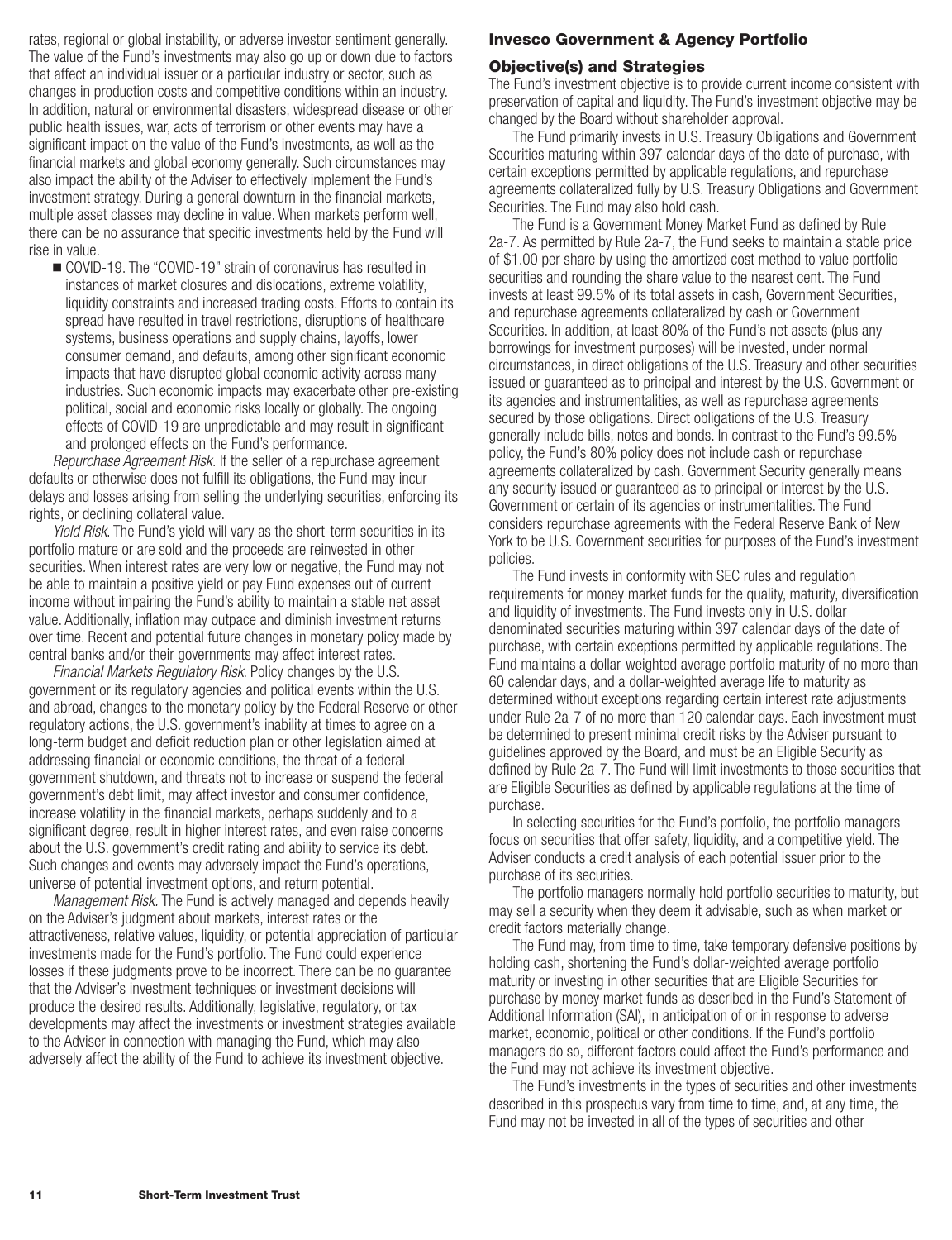investments described in this prospectus. The Fund may also invest in securities and other investments not described in this prospectus.

For more information, see "Description of the Funds and Their Investments and Risks" in the Fund's SAI.

#### **Risks**

The principal risks of investing in the Fund are:

*Money Market Fund Risk.* Although the Fund seeks to preserve the value of your investment at \$1.00 per share, you may lose money by investing in the Fund. The share price of money market funds can fall below the \$1.00 share price. The Fund's sponsor has no legal obligation to provide financial support to the Fund, and you should not rely on or expect that the sponsor will enter into support agreements or take other actions to provide financial support to the Fund or maintain the Fund's \$1.00 share price at any time. The credit quality of the Fund's holdings can change rapidly in certain markets, and the default of a single holding could have an adverse impact on the Fund's share price. The Fund's share price can also be negatively affected during periods of high redemption pressures, illiquid markets, and/or significant market volatility. While the Board of Trustees may implement procedures to impose a fee upon the sale of your shares or temporarily suspend your ability to sell shares in the future if the Fund's liquidity falls below required minimums because of market conditions or other factors, the Board has not elected to do so at this time. Should the Board elect to do so, such change would only become effective after shareholders were provided with specific advance notice of the change in the Fund's policy and provided with the opportunity to redeem their shares in accordance with Rule 2a-7 before the policy change became effective.

*Debt Securities Risk.* The prices of debt securities held by the Fund will be affected by changes in interest rates, the creditworthiness of the issuer and other factors. An increase in prevailing interest rates typically causes the value of existing debt securities to fall and often has a greater impact on longer-duration debt securities and higher quality debt securities. Falling interest rates will cause the Fund to reinvest the proceeds of debt securities that have been repaid by the issuer at lower interest rates. Falling interest rates may also reduce the Fund's distributable income because interest payments on floating rate debt instruments held by the Fund will decline. The Fund could lose money on investments in debt securities if the issuer or borrower fails to meet its obligations to make interest payments and/or to repay principal in a timely manner. If an issuer seeks to restructure the terms of its borrowings or the Fund is required to seek recovery upon a default in the payment of interest or the repayment of principal, the Fund may incur additional expenses. Changes in an issuer's financial strength, the market's perception of such strength or in the credit rating of the issuer or the security may affect the value of debt securities. The Adviser's credit analysis may fail to anticipate such changes, which could result in buying a debt security at an inopportune time or failing to sell a debt security in advance of a price decline or other credit event.

*U.S. Government Obligations Risk.* Obligations of U.S. Government agencies and authorities receive varying levels of support and may not be backed by the full faith and credit of the U.S. Government, which could affect the Fund's ability to recover should they default. No assurance can be given that the U.S. Government will provide financial support to its agencies and authorities if it is not obligated by law to do so.

*Market Risk.* The market values of the Fund's investments, and therefore the value of the Fund's shares, will go up and down, sometimes rapidly or unpredictably. Market risk may affect a single issuer, industry or section of the economy, or it may affect the market as a whole. The value of the Fund's investments may go up or down due to general market conditions that are not specifically related to the particular issuer, such as real or perceived adverse economic conditions, changes in the general outlook for revenues or corporate earnings, changes in interest or currency rates, regional or global instability, or adverse investor sentiment generally. The value of the Fund's investments may also go up or down due to factors that affect an individual issuer or a particular industry or sector, such as

changes in production costs and competitive conditions within an industry. In addition, natural or environmental disasters, widespread disease or other public health issues, war, acts of terrorism or other events may have a significant impact on the value of the Fund's investments, as well as the financial markets and global economy generally. Such circumstances may also impact the ability of the Adviser to effectively implement the Fund's investment strategy. During a general downturn in the financial markets, multiple asset classes may decline in value. When markets perform well, there can be no assurance that specific investments held by the Fund will rise in value.

■ COVID-19. The "COVID-19" strain of coronavirus has resulted in instances of market closures and dislocations, extreme volatility, liquidity constraints and increased trading costs. Efforts to contain its spread have resulted in travel restrictions, disruptions of healthcare systems, business operations and supply chains, layoffs, lower consumer demand, and defaults, among other significant economic impacts that have disrupted global economic activity across many industries. Such economic impacts may exacerbate other pre-existing political, social and economic risks locally or globally. The ongoing effects of COVID-19 are unpredictable and may result in significant and prolonged effects on the Fund's performance.

*Repurchase Agreement Risk.* If the seller of a repurchase agreement defaults or otherwise does not fulfill its obligations, the Fund may incur delays and losses arising from selling the underlying securities, enforcing its rights, or declining collateral value.

*Yield Risk*. The Fund's yield will vary as the short-term securities in its portfolio mature or are sold and the proceeds are reinvested in other securities. When interest rates are very low or negative, the Fund may not be able to maintain a positive yield or pay Fund expenses out of current income without impairing the Fund's ability to maintain a stable net asset value. Additionally, inflation may outpace and diminish investment returns over time. Recent and potential future changes in monetary policy made by central banks and/or their governments may affect interest rates.

*Financial Markets Regulatory Risk*. Policy changes by the U.S. government or its regulatory agencies and political events within the U.S. and abroad, changes to the monetary policy by the Federal Reserve or other regulatory actions, the U.S. government's inability at times to agree on a long-term budget and deficit reduction plan or other legislation aimed at addressing financial or economic conditions, the threat of a federal government shutdown, and threats not to increase or suspend the federal government's debt limit, may affect investor and consumer confidence, increase volatility in the financial markets, perhaps suddenly and to a significant degree, result in higher interest rates, and even raise concerns about the U.S. government's credit rating and ability to service its debt. Such changes and events may adversely impact the Fund's operations, universe of potential investment options, and return potential.

*Management Risk.* The Fund is actively managed and depends heavily on the Adviser's judgment about markets, interest rates or the attractiveness, relative values, liquidity, or potential appreciation of particular investments made for the Fund's portfolio. The Fund could experience losses if these judgments prove to be incorrect. There can be no guarantee that the Adviser's investment techniques or investment decisions will produce the desired results. Additionally, legislative, regulatory, or tax developments may affect the investments or investment strategies available to the Adviser in connection with managing the Fund, which may also adversely affect the ability of the Fund to achieve its investment objective.

#### **Portfolio Holdings**

Information concerning the Funds' portfolio holdings as well as their dollar-weighted average portfolio maturity and dollar-weighted average life to maturity as of the last business day or subsequent calendar day of the preceding month will be posted on their website no later than five business days after the end of the month and remain posted on the website for six months thereafter.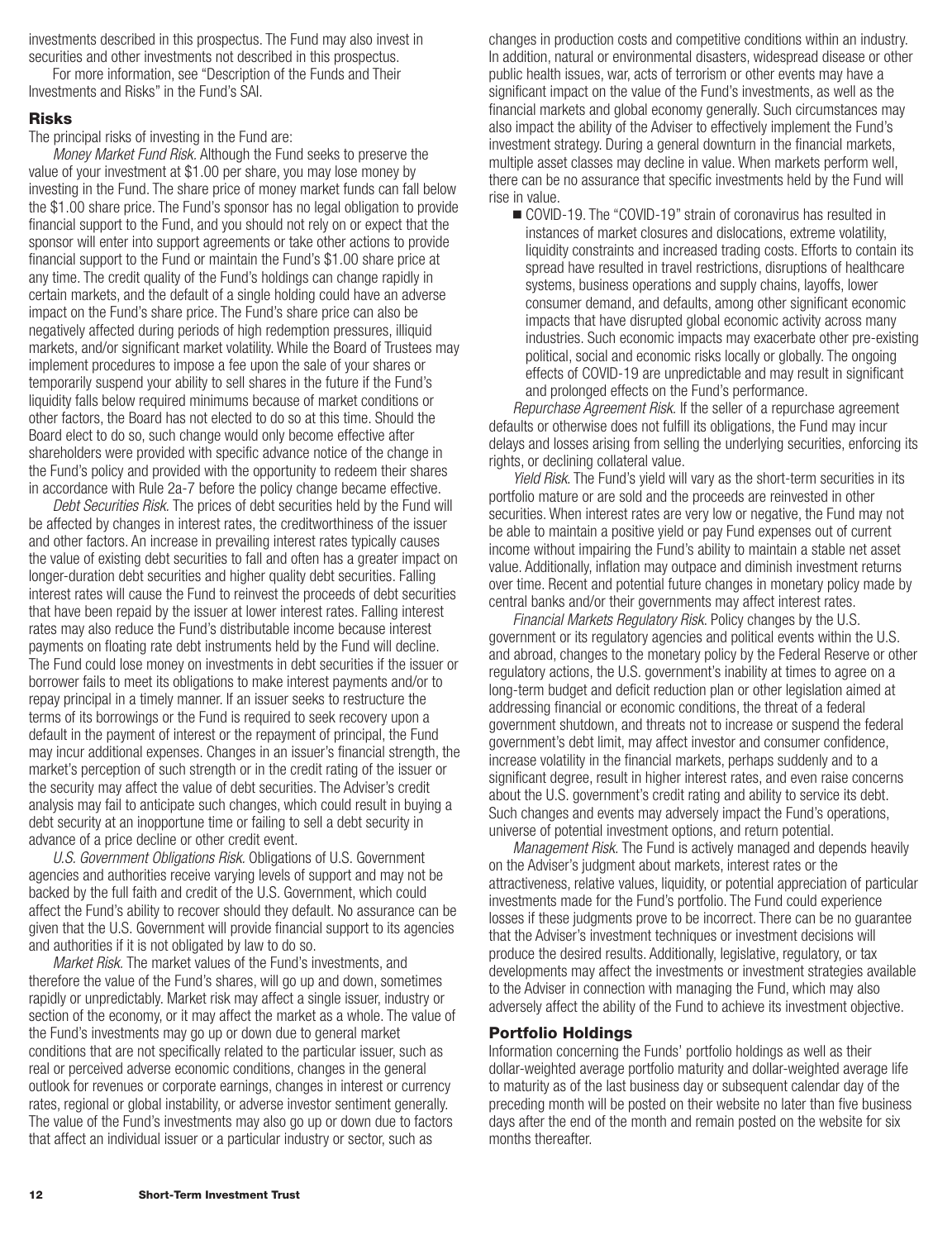<span id="page-14-0"></span>A description of Fund policies and procedures with respect to the disclosure of Fund portfolio holdings is available in the SAI, which is available at www.invesco.com/cavu.

# **Fund Management**

## **The Adviser(s)**

Invesco serves as each Fund's investment adviser. The Adviser manages the investment operations of each Fund as well as other investment portfolios that encompass a broad range of investment objectives, and has agreed to perform or arrange for the performance of each Fund's day-to-day management. The Adviser is located at 1555 Peachtree Street, N.E., Atlanta, Georgia 30309. The Adviser, as successor in interest to multiple investment advisers, has been an investment adviser since 1976.

*Sub-Advisers*. Invesco has entered into one or more Sub-Advisory Agreements with certain affiliates to serve as sub-advisers to the Funds (the Sub-Advisers). Invesco may appoint the Sub-Advisers from time to time to provide discretionary investment management services, investment advice, and/or order execution services to the Funds. The Sub-Advisers and the Sub-Advisory Agreements are described in the SAI.

### **Adviser Compensation**

During the fiscal year ended August 31, 2021, the Adviser received compensation of 0.11% of Invesco Liquid Assets Portfolio's average daily net assets, after fee waiver and/or expense reimbursement, if any.

During the fiscal year ended August 31, 2021, the Adviser received compensation of 0.04% of Invesco Treasury Portfolio's average daily net assets, after fee waiver and/or expense reimbursement, if any.

During the fiscal year ended August 31, 2021, the Adviser received compensation of 0.01% of Invesco Government & Agency Portfolio's average daily net assets, after fee waiver and/or expense reimbursement, if any.

The Adviser, Invesco Distributors, or one of their affiliates may, from time to time, at their expense out of their own financial resources make cash payments to financial intermediaries for marketing support and/or administrative support. These marketing support payments and administrative support payments are in addition to the payments by the Funds described in this prospectus. Because they are not paid by the Funds, these marketing support payments and administrative support payments will not change the price paid by investors for the purchase of the Funds' shares or the amount that a Fund will receive as proceeds from such sales. In certain cases these cash payments could be significant to the financial intermediaries. These cash payments may also create an incentive for a financial intermediary to recommend or sell shares of the Funds to its customers. Please contact your financial intermediary for details about any payments they or their firm may receive in connection with the sale of shares of the Funds or the provision of services to the Funds. Also, please see the Funds' SAI for more information about these types of payments.

A discussion regarding the basis for the Board's approval of the investment advisory agreement and investment sub-advisory agreements of each Fund is available in each Fund's most recent annual or semi-annual report to shareholders.

## **Other Information**

## **Dividends and Distributions**

Invesco Liquid Assets Portfolio, Invesco Treasury Portfolio and Invesco Government & Agency Portfolio expect, based on their investment objective and strategies, that their dividends and distributions, if any, will consist primarily of ordinary income.

#### **Dividends**

Invesco Liquid Assets Portfolio, Invesco Treasury Portfolio and Invesco Government & Agency Portfolio generally declare dividends, if any, daily and pay them monthly.

Dividends are paid on settled shares of the Invesco Treasury Portfolio and Invesco Government & Agency Portfolio as of 5:30 p.m. Eastern Time, and Invesco Liquid Assets Portfolio as of 3:00 p.m. Eastern Time ("Settlement Time"). If a Fund closes early on a business day, such Fund will pay dividends on settled shares at such earlier closing time. Generally, shareholders whose purchase orders have been accepted by the Funds prior to the respective Fund's Settlement Time, or an earlier close time on any day that a Fund closes early, are eligible to receive dividends on that business day. The dividend declared on any day preceding a non-business day or days of a Fund will include the net income accrued on such non-business day or days. Dividends and distributions are reinvested in the form of additional full and fractional shares at net asset value unless the shareholder has elected to have such dividends and distributions paid in cash. See "Pricing of Shares -Timing of Orders" for a description of the Fund's business days.

#### **Capital Gains Distributions**

Each Fund generally distributes net realized capital gains (including net short-term capital gains), if any, at least annually. Each Fund does not expect to realize any long-term capital gains and losses.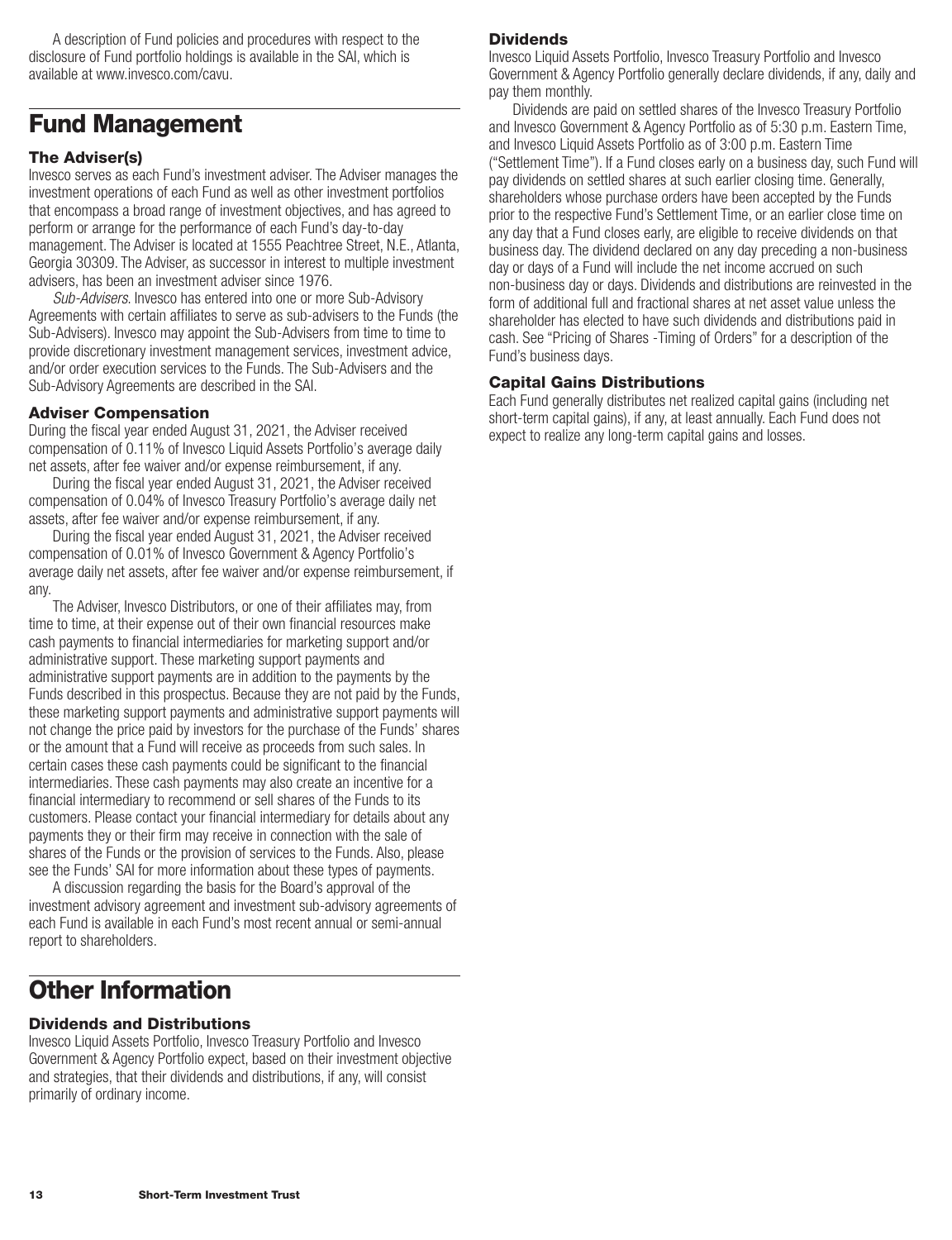# <span id="page-15-0"></span>**Financial Highlights**

The financial highlights table is intended to help you understand each Fund's financial performance for the past five years of the CAVU Securities Class shares. Certain information reflects financial results for a single Fund share. Only CAVU Securities Class shares are offered in this prospectus.

The total returns in the table represent the rate that an investor would have earned (or lost) on an investment in a Fund (assuming reinvestment of all dividends and distributions).

This information has been audited by PricewaterhouseCoopers LLP, an independent registered public accounting firm, whose report, along with a Fund's financial statements, is included in each Fund's annual report, which is available upon request.

## **CAVU Securities Class**

|                                                                                          | <b>Net asset</b><br>value,<br>beginning<br>of period | Net<br>investment<br>income <sup>(a)</sup> | <b>Net gains</b><br>(losses)<br>on securities<br>(both<br>realized and<br>unrealized) | <b>Total from</b><br>investment<br>operations | <b>Dividends</b><br>from net<br>investment<br>income | Net asset<br>value, end<br>of period | Total<br>return <sup>(b)</sup> | Net assets.<br>end of period<br>(000's omitted) | Ratio of<br>expenses<br>to average<br>net assets<br>with fee waivers<br>and/or expense<br>reimbursements | <b>Ratio of</b><br>expenses<br>to average net<br>assets without<br>fee waivers<br>and/or expense<br>reimbursements | <b>Ratio of net</b><br>investment<br>income<br>to average<br>net assets |
|------------------------------------------------------------------------------------------|------------------------------------------------------|--------------------------------------------|---------------------------------------------------------------------------------------|-----------------------------------------------|------------------------------------------------------|--------------------------------------|--------------------------------|-------------------------------------------------|----------------------------------------------------------------------------------------------------------|--------------------------------------------------------------------------------------------------------------------|-------------------------------------------------------------------------|
| <b>Invesco Liquid Assets Portfolio</b><br>Period ended 08/31/21 <sup>(c)</sup>           | \$1.0004                                             | \$0,0002                                   | \$(0.0000)                                                                            | \$0,0002                                      | \$(0.0002)                                           | \$1,0004                             | $0.02\%$                       | 100                                             | $0.17\%$ <sup>(d)</sup>                                                                                  | $0.22%$ <sup>(d)</sup>                                                                                             | 0.05% <sup>(d)</sup>                                                    |
| <b>Invesco Treasury Portfolio</b><br>Period ended 08/31/21 <sup>(c)</sup>                |                                                      | 0.00                                       | 0.00                                                                                  | 0.00                                          | (0.00)                                               | l N                                  | 0.01                           | 547.091                                         | 0.04 <sup>(d)</sup>                                                                                      | 0.21(0)                                                                                                            | (1.07 <sup>(d)</sup> )                                                  |
| <b>Invesco Government &amp; Agency Portfolio</b><br>Period ended 08/31/21 <sup>(c)</sup> |                                                      | 0.00                                       | 0.00                                                                                  | 0.00                                          | (0.00)                                               | 1.00                                 | 0.02                           | 1.441.853                                       | 0.04 <sup>(d)</sup>                                                                                      | 0.16(9)                                                                                                            | U UK(a                                                                  |

(a) Calculated using average shares outstanding.

(b) Includes adjustments in accordance with accounting principles generally accepted in the United States of America and is not annualized for periods less than one year.

(c) Commencement date of December 18, 2020.

(d) Annualized.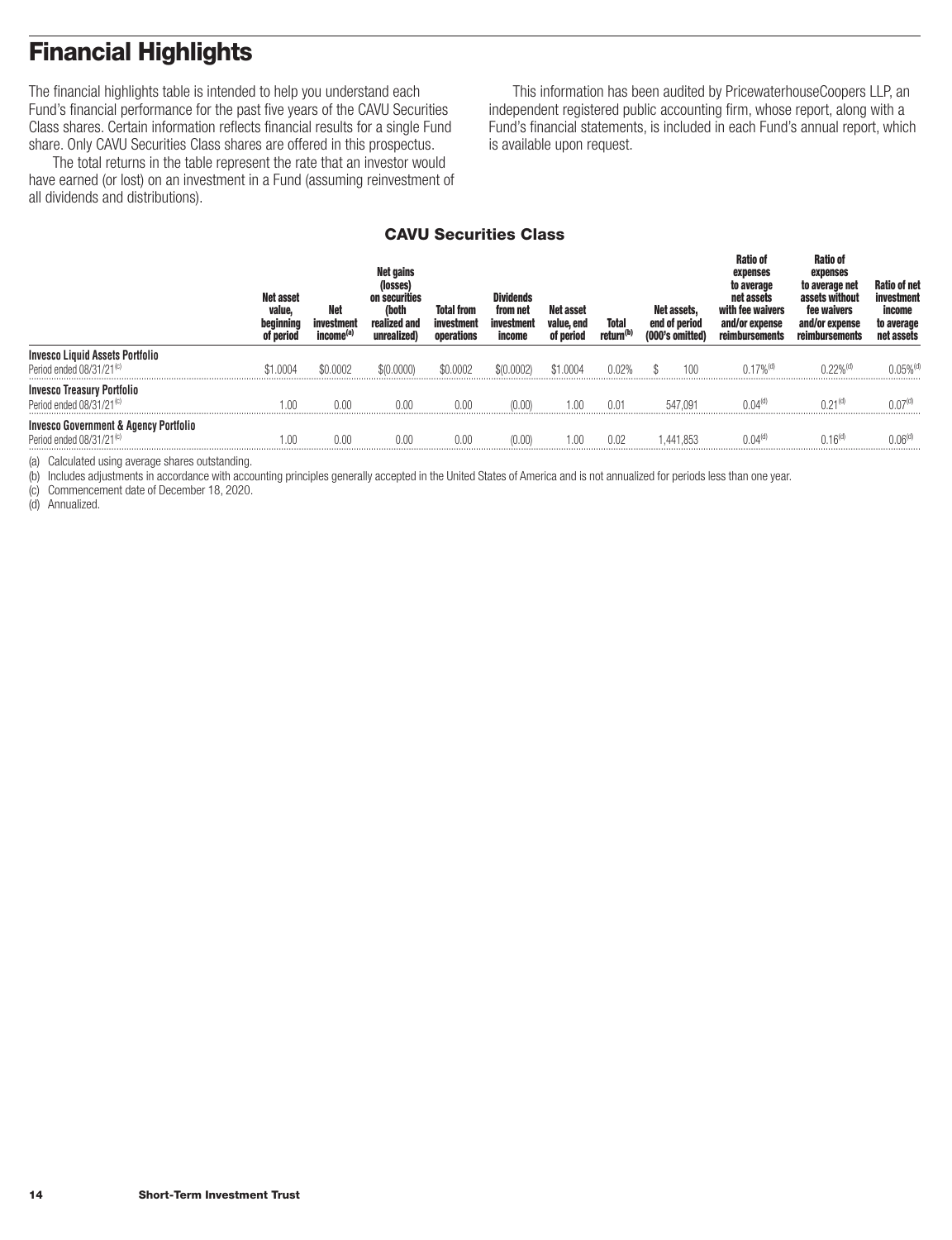# <span id="page-16-0"></span>**Hypothetical Investment and Expense Information**

In connection with the final settlement reached between Invesco and certain of its affiliates with certain regulators, including the New York Attorney General's Office, the SEC and the Colorado Attorney General's Office (the settlement) arising out of certain market timing and unfair pricing allegations made against Invesco and certain of its affiliates, Invesco and certain of its affiliates agreed, among other things, to disclose certain hypothetical information regarding investment and expense information to Fund shareholders. The chart below is intended to reflect the annual and cumulative impact of each Fund's expenses, including investment advisory

fees and other Fund costs, on each Fund's returns over a 10-year period. The example reflects the following:

- You invest \$10,000 in the Fund and hold it for the entire 10-year period;
- Your investment has a 5% return before expenses each year; and
- Each Fund's current annual expense ratio includes, if applicable, any contractual fee waiver or expense reimbursement that would apply for the period for which it was committed.

There is no assurance that the annual expense ratio will be the expense ratio for the Funds' classes for any of the years shown. This is only a hypothetical presentation made to illustrate what expenses and returns would be under the above scenarios; your actual returns and expenses are likely to differ (higher or lower) from those shown below.

| <b>Invesco Liquid Assets Portfolio —</b><br><b>CAVU Securities Class</b> | Year 1      | Year 2      | Year 3          | Year 4      | Year 5      | Year 6      | Year        | Year 8      | Year 9      | Year 10     |
|--------------------------------------------------------------------------|-------------|-------------|-----------------|-------------|-------------|-------------|-------------|-------------|-------------|-------------|
| Annual Expense Ratio <sup>1</sup>                                        | 0.18%       | 0.22%       | 0.22%           | 0.22%       | $0.22\%$    | 0.22%       | 0.22%       | $0.22\%$    | 0.22%       | 0.22%       |
| Cumulative Return Before Expenses                                        | 5.00%       | 10.25%      | 15.76%          | 21.55%      | 27.63%      | 34.01%      | 40.71%      | 47.75%      | 55.13%      | 62.89%      |
| <b>Cumulative Return After Expenses</b>                                  | 4.82%       | 9.83%       | 15.08%          | 20.58%      | 26.34%      | 32.38%      | 38.71%      | 45.34%      | 52.29%      | 59.57%      |
| End of Year Balance                                                      | \$10.482.00 | \$10.983.04 | .508.03<br>\$11 | \$12.058.11 | \$12,634.49 | \$13,238,42 | \$13,871,22 | \$14.534.26 | \$15.229.00 | \$15.956.94 |
| <b>Estimated Annual Expenses</b>                                         | 18 43       | 3 h I       | 24 74           | 25.92       | 16          | 28.46       | 29.82       | 31.25       | 3274        | 34.30       |

| <b>Invesco Treasury Portfolio — CAVU</b><br><b>Securities Class</b> | Year 1      | Year 2      | Year 3      | Year 4      | Year 5      | Year 6      | Year <sub>7</sub> | Year <sub>8</sub> | Year 9      | Year 10     |
|---------------------------------------------------------------------|-------------|-------------|-------------|-------------|-------------|-------------|-------------------|-------------------|-------------|-------------|
| Annual Expense Ratio <sup>1</sup>                                   | 0.18%       | 0.21%       | 0.21%       | 0.21%       | 0.21%       | 0.21%       | 0.21%             | 0.21%             | 0.21%       | 0.21%       |
| <b>Cumulative Return Before Expenses</b>                            | 5.00%       | 10.25%      | 15.76%      | 21.55%      | 27.63%      | 34.01%      | 40.71%            | 47.75%            | 55.13%      | 62.89%      |
| <b>Cumulative Return After Expenses</b>                             | 4.82%       | 9.84%       | 15.10%      | 20.62%      | 26.39%      | 32.45%      | 38.79%            | 45.44%            | 52.41%      | 59.71%      |
| End of Year Balance                                                 | \$10.482.00 | \$10.984.09 | \$11.510.23 | \$12.061.57 | \$12.639.31 | \$13,244.74 | \$13,879.16       | \$14,543,97       | \$15,240.63 | \$15,970.65 |
| <b>Estimated Annual Expenses</b>                                    | 18.43       | 22.54       | 23.62       | 24.75       | 25.94       | 27.18       | 28.48             | 29.84             | 31.27       | 32.77       |
|                                                                     |             |             |             |             |             |             |                   |                   |             |             |

| <b>Invesco Government &amp; Agency</b><br><b>Portfolio — CAVU Securities Class</b> | Year 1      | Year 2      | Year 3           | Year 4      | Year 5      | Year 6      | Year <sub>7</sub> | Year <sub>8</sub> | Year 9      | Year 10     |
|------------------------------------------------------------------------------------|-------------|-------------|------------------|-------------|-------------|-------------|-------------------|-------------------|-------------|-------------|
| Annual Expense Ratio <sup>1</sup>                                                  | 0.16%       | 0.16%       | 0.16%            | 0.16%       | 0.16%       | 0.16%       | 0.16%             | 0.16%             | 0.16%       | 0.16%       |
| <b>Cumulative Return Before Expenses</b>                                           | 5.00%       | 10.25%      | 15.76%           | 21.55%      | 27.63%      | 34.01%      | 40.71%            | 47.75%            | 55.13%      | 62.89%      |
| <b>Cumulative Return After Expenses</b>                                            | 4.84%       | 9.91%       | 15.23%           | 20.81%      | 26.66%      | 32.79%      | 39.22%            | 45.95%            | 53.02%      | 60.42%      |
| End of Year Balance                                                                | \$10.484.00 | \$10.991.43 | 1.523.41<br>\$11 | \$12,081.14 | \$12,665.87 | \$13,278.90 | \$13.921.60       | \$14,595.40       | \$15.301.82 | \$16,042.43 |
| <b>Estimated Annual Expenses</b>                                                   | 16.39       |             | 18.01            | 18.88       | 19.80       | 20.76       | 21.76             | 22.81             | 23.92       | 25.08       |

1 Your actual expenses may be higher or lower than those shown.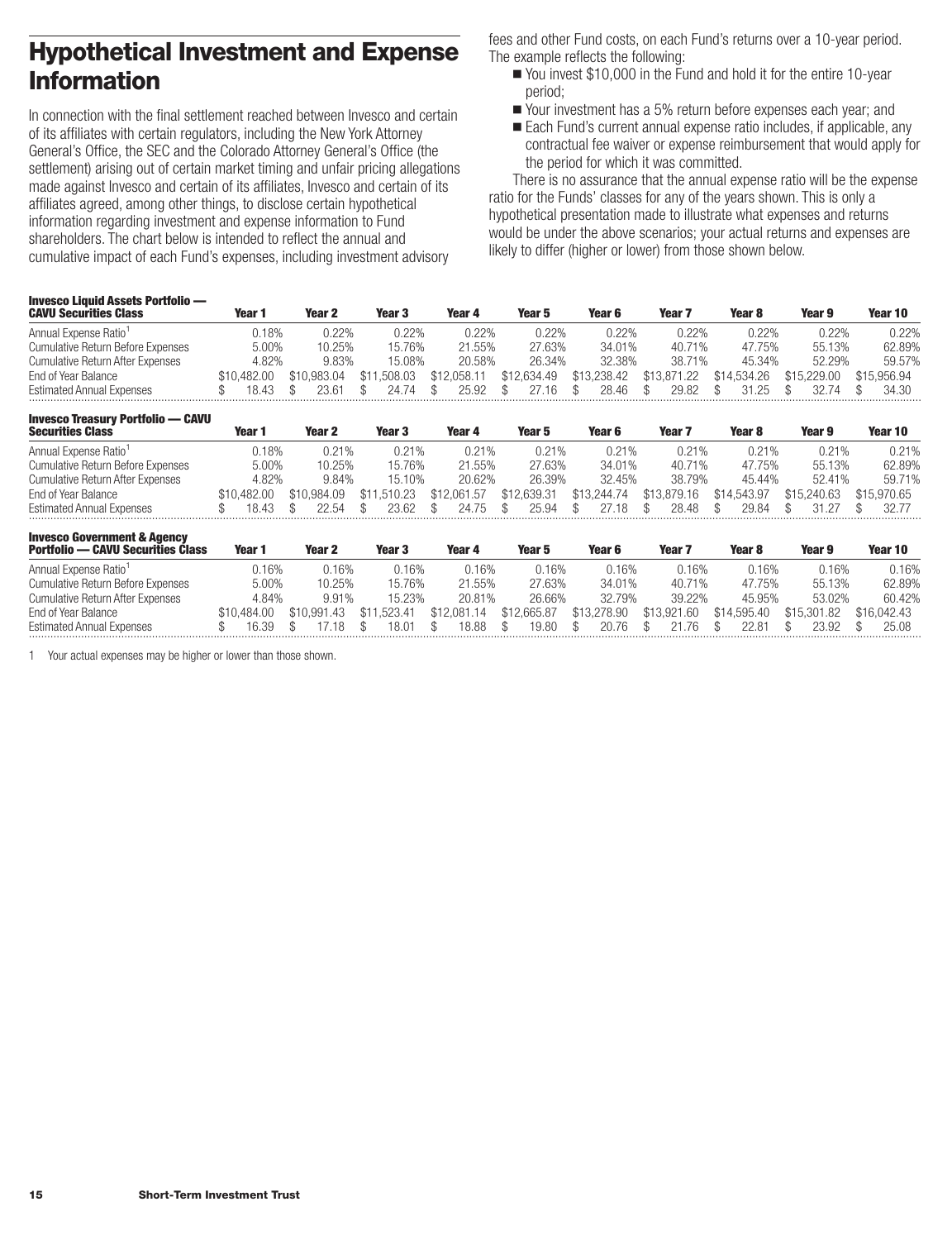# <span id="page-17-0"></span>**Shareholder Account Information**

Each Fund consists of eight classes of shares that share a common investment objective and portfolio of investments. The eight classes differ only with respect to distribution arrangements and any applicable associated Rule 12b-1 fees and expenses.

## **Purchasing Shares**

| <b>Additional Investments Per Fund Account</b>         | <b>No minimum</b> |
|--------------------------------------------------------|-------------------|
| Initial Investments Per Fund Account*                  | \$1,000           |
| The minimum investments for each Class are as follows: |                   |
| <b>Minimum Investments Per Fund Account</b>            |                   |

An intermediary may aggregate its master accounts and subaccounts to satisfy the minimum investment requirement.

## **How to Purchase Shares and Shareholder Eligibility**

The CAVU Securities Class is offered only to clients of CAVU Securities, LLC (CAVU). The CAVU Securities Class may not be purchased directly by individuals. Individuals for whom CAVU purchases Fund shares should contact CAVU or an intermediary authorized by CAVU (Authorized Intermediary) to purchase or sell Fund shares. CAVU or an Authorized Intermediary may impose policies, limitations and fees which are different than those described herein. Payment for all CAVU Securities Class Shares should be effected by wiring federal funds.

CAVU is a veteran and minority owned firm that measures the success of the firm not only based on financial performance, but also by the positive contributions it makes in giving back to the community, our country and those who have served our country.

CAVU or an Authorized Intermediary has no legal obligation to provide financial support to the Fund.

#### **Invesco Treasury Portfolio and Invesco Government & Agency Portfolio**

For Invesco Treasury Portfolio and Invesco Government & Agency Portfolio, you may purchase shares using one of the options below. Unless a Fund closes early on a business day, the Funds' transfer agent will generally accept any purchase order placed until 5:00 p.m. Eastern Time on a business day and may accept a purchase order placed until 5:30 p.m. Eastern Time on a business day. If you wish to place an order between 5:00 p.m. and 5:30 p.m. Eastern Time on a business day, you must place such order by telephone; however, the Funds' transfer agent reserves the right to reject or limit the amount of orders placed during this time. If a Fund closes early on a business day, the Funds' transfer agent must receive your purchase order prior to such closing time. Purchase orders will not be processed unless the account application and purchase payment are received in good order. In accordance with the USA PATRIOT Act, if you fail to provide all the required information requested in the current account application, your purchase order will not be processed. Additionally, federal law requires that the Funds verify and record your identifying information.

#### **Invesco Liquid Assets Portfolio**

For Invesco Liquid Assets Portfolio, you may purchase shares using one of the options below. Unless a Fund closes early on a business day, the Funds' transfer agent will generally accept any purchase order placed until 3:00 p.m. Eastern Time on a business day. If a Fund closes early on a business day, the Funds' transfer agent must receive your purchase order prior to such closing time. Purchase orders will not be processed unless the account application and purchase payment are received in good order. In accordance with the USA PATRIOT Act, if you fail to provide all the required information requested in the current account application, your purchase

order will not be processed. Additionally, federal law requires that the Funds verify and record your identifying information.

#### **Purchase Ontions**

|                                        | <b>Opening An Account</b>                                                                                           | <b>Adding To An Account</b>                                                                                                                                                                                                                                               |  |  |  |  |  |  |
|----------------------------------------|---------------------------------------------------------------------------------------------------------------------|---------------------------------------------------------------------------------------------------------------------------------------------------------------------------------------------------------------------------------------------------------------------------|--|--|--|--|--|--|
| Through a<br>Financial<br>Intermediary | Contact your financial intermediary                                                                                 | Same                                                                                                                                                                                                                                                                      |  |  |  |  |  |  |
|                                        | The financial intermediary should forward your completed account<br>application to the Funds' transfer agent,       |                                                                                                                                                                                                                                                                           |  |  |  |  |  |  |
|                                        | Invesco Investment Services, Inc.<br>P.O. Box 219286<br>Kansas City, MO 64121-9286                                  |                                                                                                                                                                                                                                                                           |  |  |  |  |  |  |
|                                        | The financial intermediary should call the Funds' transfer agent at (800)<br>659-1005 to receive an account number. |                                                                                                                                                                                                                                                                           |  |  |  |  |  |  |
|                                        | The intermediary should use the following wire instructions:                                                        |                                                                                                                                                                                                                                                                           |  |  |  |  |  |  |
|                                        | The Bank of New York<br>ABA/Routing #: 021000018<br>DDA: 8900118377<br>Invesco Investment Services, Inc.            |                                                                                                                                                                                                                                                                           |  |  |  |  |  |  |
|                                        | For Further Credit to Your Account #                                                                                |                                                                                                                                                                                                                                                                           |  |  |  |  |  |  |
|                                        | please contact the Funds' transfer agent for assistance.                                                            | If you do not know your account # or settle on behalf of multiple accounts,                                                                                                                                                                                               |  |  |  |  |  |  |
| By Telephone                           | Open your account as described<br>above.                                                                            | Call CAVU at 212-916-3840, your<br>intermediary or the Funds' transfer<br>agent at (800) 659-1005 and wire<br>payment for your purchase order in<br>accordance with the wire<br>instructions noted above.                                                                 |  |  |  |  |  |  |
| By Internet                            | Open your account as described<br>above.                                                                            | Complete the appropriate<br>agreement. Deliver the application<br>and agreement to the funds'<br>transfer agent. Once your request<br>for this option has been processed,<br>we will provide instructions needed<br>to log in to place your order through<br>our website. |  |  |  |  |  |  |

### **Automatic Dividend and Distribution Investment**

All of your dividends and distributions may be paid in cash or reinvested in the same Fund at net asset value. Unless you specify otherwise, your dividends and distributions will automatically be reinvested in the same Fund in the form of full and fractional shares at net asset value.

## **Redeeming Shares**

### **Redemption Fees**

Your broker or financial intermediary may charge service fees for handling redemption transactions.

Contact CAVU or an Authorized Intermediary about which Fund's shares you want to sell. Once the Fund accepts your order, supported by all appropriate documentation and information in good order, from CAVU or an Authorized Intermediary, the Fund will process it at the NAV calculated at the next cut-off time. The Fund may or may not receive the required documentation on the same day it is submitted to CAVU or an Authorized Intermediary. CAVU or an Authorized Intermediary may charge you for this service.

CAVU or an Authorized Intermediary may have earlier cut-off times for redemption orders.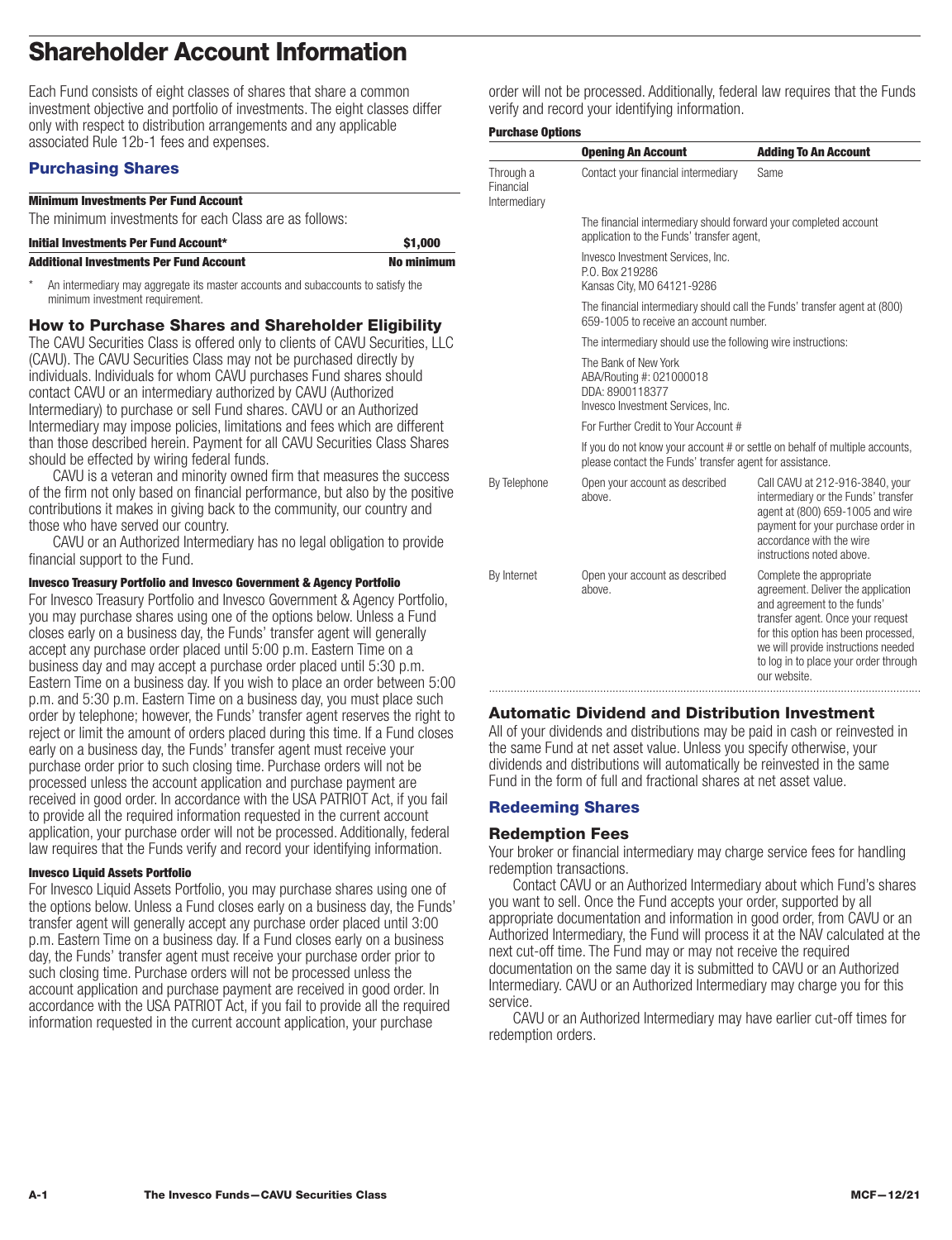## **How to Redeem Shares**

#### **Invesco Treasury Portfolio and Invesco Government & Agency Portfolio**

| Through a Financial<br>Intermediary    | If placing a redemption request through your financial intermediary.<br>redemption proceeds will be transmitted electronically to your<br>pre-authorized bank account. The Funds' transfer agent must receive<br>your financial intermediary's instructions before 5:30 p.m. Eastern<br>Time on a business day in order to effect the redemption on that day.<br>If the financial intermediary wishes to place a redemption order<br>between 5:00 p.m. Eastern Time and 5:30 p.m. Eastern Time on a<br>business day it must do so by telephone. |
|----------------------------------------|-------------------------------------------------------------------------------------------------------------------------------------------------------------------------------------------------------------------------------------------------------------------------------------------------------------------------------------------------------------------------------------------------------------------------------------------------------------------------------------------------------------------------------------------------|
| By Telephone                           | If placing a redemption request by telephone, you or any person who<br>has been authorized to make account transactions must call CAVU,<br>an Authorized Intermediary or the Funds' transfer agent before 5:30<br>p.m. Eastern Time on a business day to effect the redemption<br>transaction on that day.                                                                                                                                                                                                                                      |
| By Internet                            | If placing a redemption request by internet, the Funds' transfer agent<br>must receive your redemption request before 5:00 p.m. Eastern Time<br>on a business day to effect the transaction on that day.                                                                                                                                                                                                                                                                                                                                        |
| <b>Invesco Liquid Assets Portfolio</b> |                                                                                                                                                                                                                                                                                                                                                                                                                                                                                                                                                 |
| Through a Financial<br>Intermediary    | If placing a redemption request through your financial intermediary,<br>redemption proceeds will be transmitted electronically to your<br>pre-authorized bank account. The Funds' transfer agent must receive                                                                                                                                                                                                                                                                                                                                   |

|              | pre-authorized bank account. The Funds' transfer agent must receive<br>your financial intermediary's instructions before 3:00 p.m. Eastern<br>Time on a business day in order to effect the redemption on that day.                                                                                        |
|--------------|------------------------------------------------------------------------------------------------------------------------------------------------------------------------------------------------------------------------------------------------------------------------------------------------------------|
| By Telephone | If placing a redemption request by telephone, you or any person who<br>has been authorized to make account transactions must call CAVU.<br>an Authorized Intermediary or the Funds' transfer agent before 3:00<br>p.m. Eastern Time on a business day to effect the redemption<br>transaction on that day. |
| By Internet  | If placing a redemption request by internet, the Funds' transfer agent<br>must receive your redemption request before 3:00 p.m. Eastern Time<br>on a business day to effect the transaction on that day.                                                                                                   |

#### **Payment of Redemption Proceeds**

All redemption orders are processed at the net asset value next determined after the Funds' transfer agent receives a redemption request in good order.

#### **Invesco Treasury Portfolio and Invesco Government & Agency Portfolio**

For Invesco Treasury Portfolio and Invesco Government & Agency Portfolio, the Funds' transfer agent will normally wire payment for redemptions received prior to 5:30 p.m. Eastern Time on the business day received, and in any event no more than seven days, after your redemption request is received in good order. However, depending on such factors as market liquidity and the size of the redemption, for a redemption request received by the Funds' transfer agent between 5:00 p.m. Eastern Time and 5:30 p.m. Eastern Time, proceeds may not be wired until the next business day. If the Funds' transfer agent receives a redemption request on a business day after 5:30 p.m. Eastern Time, the redemption will be effected at the net asset value of each Fund determined on the next business day, and the Funds' transfer agent will normally wire redemption proceeds on such next business day, and in any event no more than seven days, after your redemption request is received in good order.

If a Fund exercises its discretion to close early on a business day, as described in the "Pricing of Shares—Timing of Orders" section of this prospectus, the Fund may not provide same day settlement of redemption orders.

Dividends payable up to the date of redemption on redeemed shares will normally be paid or reinvested on the next dividend payment date. However, if all of the shares in your account were redeemed from an individual account or from an aggregate account, you may request that the dividends payable up to the date of redemption accompany the proceeds of the redemption.

#### **Invesco Liquid Assets Portfolio**

For Invesco Liquid Assets Portfolio, the Funds' transfer agent will normally wire payment for redemptions received prior to 3:00 p.m. Eastern Time on the business day received, and in any event no more than seven days, after your redemption request is received in good order. However, depending on

such factors as market liquidity and the size of the redemption, proceeds may not be wired until the next business day. If the Funds' transfer agent receives a redemption request on a business day after 3:00 p.m. Eastern Time (for Invesco Liquid Assets Portfolio 8:00 a.m., 12:00 p.m. and 3:00 p.m. Eastern time), the redemption will be effected at the net asset value of each Fund next determined, which may be on the next business day, and the Funds' transfer agent will normally wire redemption proceeds on such next business day, and in any event no more than seven days, after your redemption request is received in good order.

If a Fund exercises its discretion to close early on a business day, as described in the "Pricing of Shares—Timing of Orders" section of this prospectus, the Fund may not provide same day settlement of redemption orders.

Dividends payable up to the date of redemption on redeemed shares will normally be paid or reinvested on the next dividend payment date. However, if all of the shares in your account were redeemed from an individual account or from an aggregate account, you may request that the dividends payable up to the date of redemption accompany the proceeds of the redemption.

#### **Redemptions by Telephone**

If you redeem by telephone, the Funds' transfer agent will transmit the amount of the redemption proceeds electronically to your pre-authorized bank account. The Funds' transfer agent uses reasonable procedures to confirm that instructions communicated by telephone are genuine, and the Funds and the Funds' transfer agent are not liable for telephone instructions that are reasonably believed to be genuine.

#### **Redemptions by Internet**

If you redeem via our website, the Funds' transfer agent will transmit your redemption proceeds electronically to your pre-authorized bank account. The Funds and the Funds' transfer agent are not liable for internet instructions that are not genuine.

#### **Suspension of Redemptions**

In the event that a Fund, at the end of a business day, has invested less than 10% of its total assets in weekly liquid assets or the Fund's price per share as computed for the purpose of distribution, redemption and repurchase, rounded to the nearest 1%, has deviated from the stable price established by the Fund's Board of Trustees ("Board") or the Board, including a majority of trustees who are not interested persons as defined in the 1940 Act, determines that such a deviation is likely to occur, and the Board, including a majority of trustees who are not interested persons of the Fund, irrevocably has approved the liquidation of the Fund, the Fund's Board has the authority to suspend redemptions of Fund shares.

#### **Liquidity Fees and Redemption Gates**

For Invesco Liquid Assets Portfolio, if the Fund's weekly liquid assets fall below 30% of its total assets, the Board, in its discretion, may impose liquidity fees of up to 2% of the value of the shares redeemed and/or suspend redemptions (redemption gates). In addition, if any such Fund's weekly liquid assets fall below 10% of its total assets at the end of any business day, the Fund must impose a 1% liquidity fee on shareholder redemptions unless the Board determines that not doing so is in the best interests of the Fund.

Liquidity fees and redemption gates are most likely to be imposed, if at all, during times of extraordinary market stress. In the event that a liquidity fee or redemption gate is imposed, the Board expects that for the duration of its implementation and the day after which such gate or fee is terminated, the Fund would strike only one net asset value per day, at the Fund's last scheduled net asset value calculation time.

The imposition and termination of a liquidity fee or redemption gate will be reported by a Fund to the SEC on Form N-CR. Such information will also be available on the Fund's website. In addition, a Fund will communicate such action through a supplement to its registration statement and may further communicate such action through a press release or by other means. If a liquidity fee is applied by the Board, it will be charged on all redemption orders submitted after the effective time of the imposition of the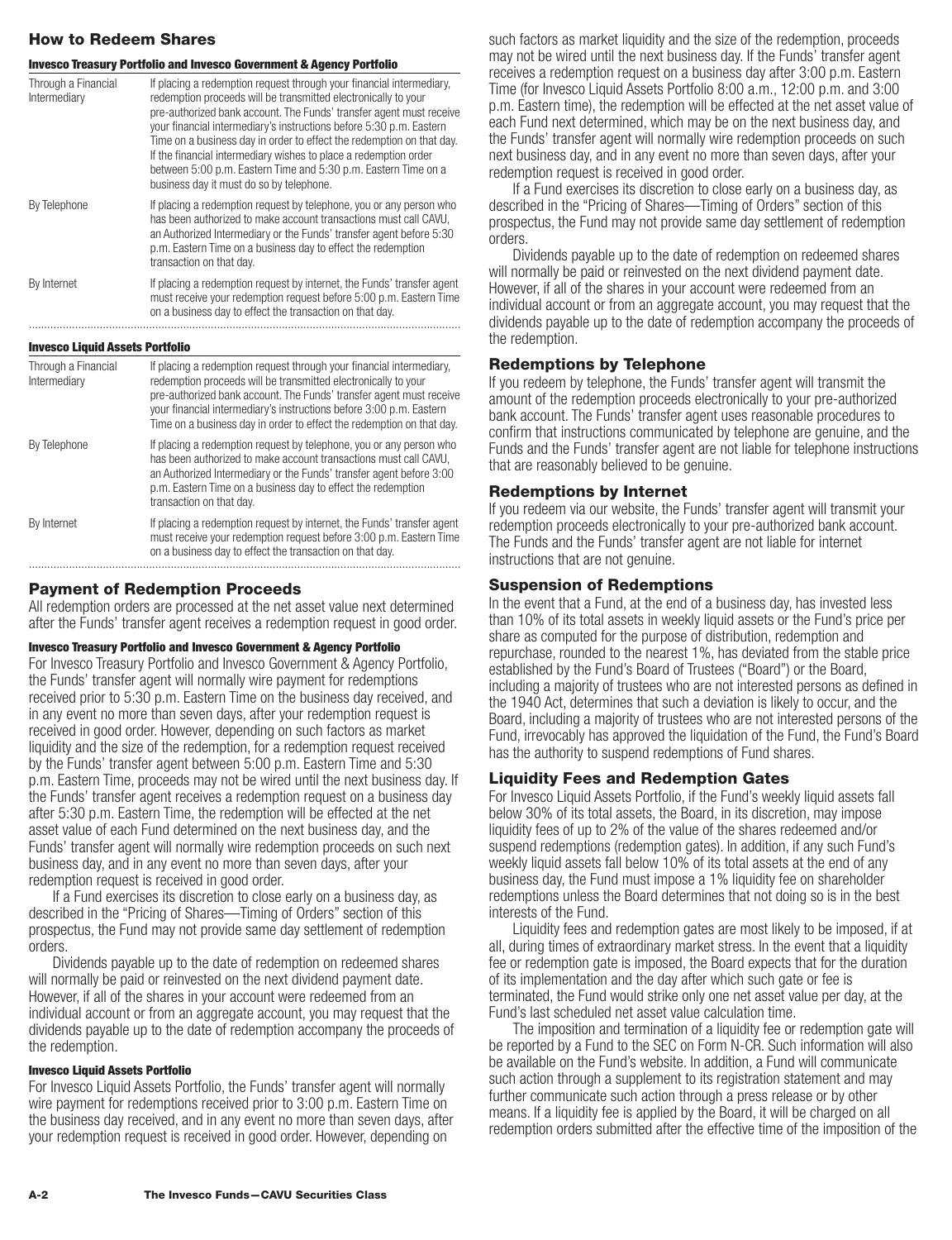<span id="page-19-0"></span>fee by the Board. Liquidity fees would reduce the amount you receive upon redemption of your shares. In the event a Fund imposes a redemption gate, the Fund or any financial intermediary on its behalf will not accept redemption requests until the Fund provides notice that the redemption gate has been terminated.

Redemption requests submitted while a redemption gate is imposed will be cancelled without further notice. If shareholders still wish to redeem their shares after a redemption gate has been lifted, they will need to submit a new redemption request.

Liquidity fees and redemption gates will generally be used to assist a Fund to help preserve its market–based NAV per share. It is possible that a liquidity fee will be returned to shareholders in the form of a distribution. The Board may, in its discretion, terminate a liquidity fee or redemption gate at any time if it believes such action to be in the best interest of a Fund. Also, liquidity fees and redemption gates will automatically terminate at the beginning of the next business day once a Fund's weekly liquid assets reach at least 30% of its total assets. Redemption gates may only last up to 10 business days in any 90-day period. When a fee or a gate is in place, the Fund may elect not to permit the purchase of shares or to subject the purchase of shares to certain conditions, which may include affirmation of the purchaser's knowledge that a fee or a gate is in effect. When a fee or a gate is in place, shareholders will not be permitted to exchange into or out of a Fund.

There is some degree of uncertainty with respect to the tax treatment of liquidity fees received by a Fund, and such tax treatment may be the subject to future IRS guidance. If a Fund receives liquidity fees, it will consider the appropriate tax treatment of such fees to the Fund at such time.

Financial intermediaries are required to promptly take the steps requested by the Funds or their designees to impose or help to implement a liquidity fee or redemption gate as requested from time to time, including the rejection of orders due to the imposition of a fee or gate or the prompt re-confirmation of orders following a notification regarding the implementation of a fee or gate. If a liquidity fee is imposed, these steps are expected to include the submission of separate, rather than combined, purchase and redemption orders from the time of the effectiveness of the liquidity fee or redemption gate and the submission of such order information to the Fund or its designee prior to the next calculation of a Fund's net asset value. Unless otherwise agreed to between a Fund and financial intermediary, the Fund will withhold liquidity fees on behalf of financial intermediaries. With regard to such orders, a redemption request that a Fund determines in its sole discretion has been received in good order by the Fund or its designated agent prior to the imposition of a liquidity fee or redemption gate may be paid by the Fund despite the imposition of a redemption gate or without the deduction of a liquidity fee. If a liquidity fee is imposed during the day, an intermediary who receives both purchase and redemption orders from a single account holder is not required to net the purchase and redemption orders. However, the intermediary is permitted to apply the liquidity fee to the net amount of redemptions (even if the purchase order was received prior to the time the liquidity fee was imposed).

Where a Financial Intermediary serves as a Fund's agent for the purpose of receiving orders, trades that are not transmitted to the Fund by the Financial Intermediary before the time required by the Fund or the transfer agent may, in the Fund's discretion, be processed on an as-of basis, and any cost or loss to the Fund or transfer agent or their affiliates, from such transactions shall be borne exclusively by the Financial Intermediary.

## **Redemptions by Large Shareholders**

At times, the Fund may experience adverse effects when certain large shareholders redeem large amounts of shares of the Fund. Large redemptions may cause the Fund to sell portfolio securities at times when it would not otherwise do so. In addition, these transactions may also accelerate the realization of taxable income to shareholders if such sales of investments resulted in gains and may also increase transaction costs and/or increase in the Fund's expense ratio. When experiencing a redemption by a large shareholder, the Fund may delay payment of the

redemption request up to seven days to provide the investment manager with time to determine if the Fund can redeem the request-in-kind or to consider other alternatives to lessen the harm to remaining shareholders. Under certain circumstances, however, the Fund may be unable to delay a redemption request, which could result in the automatic processing of a large redemption that is detrimental to the Fund and its remaining shareholders.

## **Redemptions Initiated by the Funds**

If a Fund determines that you have not provided a correct Social Security or other tax identification number on your account application, or the Fund is not able to verify your identity as required by law, the Fund may, at its discretion, redeem the account and distribute the proceeds to you.

Neither a Fund nor its investment adviser will be responsible for any loss in an investor's account or tax liability resulting from an involuntary redemption.

#### **Rights Reserved by the Funds**

Each Fund and its agent reserve the right at any time to:

- reject or cancel all or any part of any purchase order;
- $\blacksquare$  modify any terms or conditions related to the purchase or redemption of shares of any Fund; or
- suspend, change or withdraw all or any part of the offering made by this prospectus.

#### **Exchanging Shares**

You may only exchange shares of Invesco Government & Agency Portfolio, Invesco Liquid Assets Portfolio or Invesco Treasury Portfolio for shares of other money market funds in Short-Term Investments Trust and AIM Treasurer's Series Trust (Invesco Treasurer's Series Trust) (except for Investor Class Shares) provided you meet the eligibility criteria of such other share classes, but may not exchange shares of such Funds for retail shares of other Invesco Funds.

### **Pricing of Shares**

#### **Determination of Net Asset Value**

#### **Invesco Treasury Portfolio and Invesco Government & Agency Portfolio**

The price of each Fund's shares is the Fund's net asset value per share. Each Fund will generally determine the net asset value of its shares at 5:30 p.m. Eastern Time.

If a Fund closes early on a business day, as described below under "Pricing of Shares—Timing of Orders", the Fund will calculate its net asset value as of the time of such closing.

Each Fund values portfolio securities on the basis of amortized cost, which approximates market value. This method of valuation is designed to enable a Fund to price its shares at \$1.00 per share. The Funds cannot guarantee that their net asset value will always remain at \$1.00 per share.

#### **Invesco Liquid Assets Portfolio**

The price of each Fund's shares is the Fund's net asset value per share. Invesco Liquid Assets Portfolio generally determines the net asset value of its shares at 8:00 a.m., 12:00 p.m., and 3:00 p.m. Eastern Time.

If a Fund closes early on a business day, as described below under "Pricing of Shares—Timing of Orders", the Fund will calculate its net asset value as of the time of such closing. For Funds with multiple net asset value strike times, in the event the Fund closes early on a business day, the Fund's last net asset value strike time for such day will be the strike time immediately prior to the Fund's early close.

Each Fund values its portfolio securities for which market quotations are readily available at market value, and calculates its net asset values to four decimals (e.g., \$1.0000). Securities and other assets quoted in foreign currencies are valued in U.S. dollars based on the prevailing exchange rates on that day. The Funds value securities and assets for which market quotations are unavailable at their "fair value," which is described below.

Even when market quotations are available, they may be stale or unreliable because the security is not traded frequently, trading on the security ceased before the close of the trading market or issuer specific events occurred after the security ceased trading or because of the passage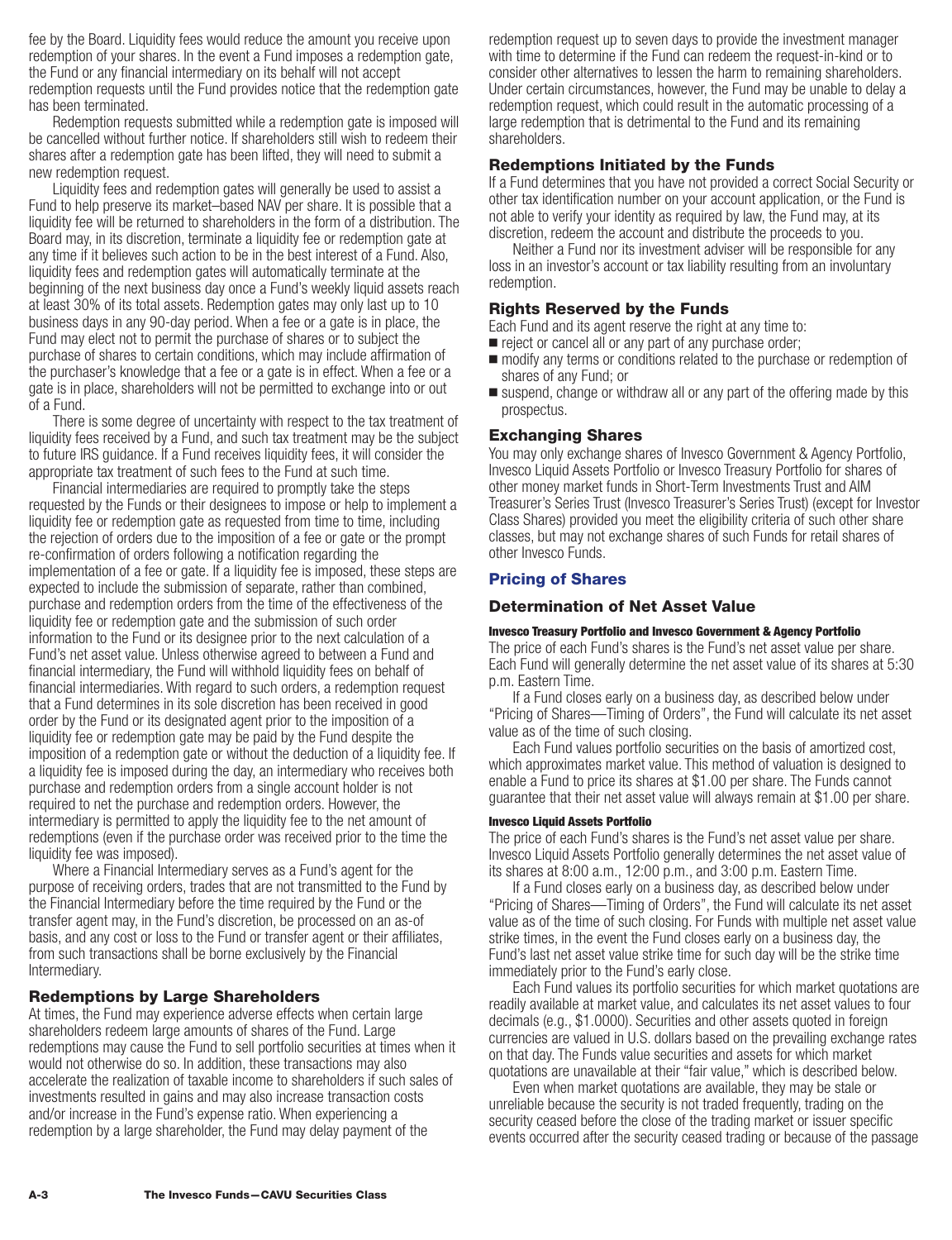<span id="page-20-0"></span>of time between the close of the market on which the security trades and the close of the New York Stock Exchange (NYSE) and when the Fund calculates its net asset value. Issuer specific events may cause the last market quotation to be unreliable. Such events may include a merger or insolvency, events that affect a geographical area or an industry segment, such as political events or natural disasters, or market events, such as a significant movement in the U.S. market. Where the Adviser determines that the closing price of the security is stale or unreliable, the Adviser will value the security at its fair value.

Fair value is that amount that the owner might reasonably expect to receive for the security upon its current sale. A fair value price is an estimated price that requires consideration of all appropriate factors, including indications of fair value available from pricing services. Fair value pricing involves judgment and a Fund that uses fair value methodologies may value securities higher or lower than another Fund using market quotations or its own fair value methodologies to price the same securities.

Investors who purchase or redeem Fund shares on days when the Fund is holding fair-valued securities may receive a greater or lesser number of shares, or higher or lower redemption proceeds, than they would have received if the Fund had not fair-valued the security or had used a different methodology.

The Board has delegated the daily determination of fair value prices to the Adviser's valuation committee, which acts in accordance with Board approved policies. Fair value pricing methods and pricing services can change from time to time as approved by the Board.

The intended effect of applying fair value pricing is to compute an NAV that accurately reflects the value of a Fund's portfolio at the time that the NAV is calculated. An additional intended effect is to discourage those seeking to take advantage of arbitrage opportunities resulting from "stale" prices and to mitigate the dilutive impact of any such arbitrage. However, the application of fair value pricing cannot eliminate the possibility that arbitrage opportunities will exist.

Specific types of securities are valued as follows:

*Senior Secured Floating Rate Loans and Senior Secured Floating Rate Debt Securities.* Senior secured floating rate loans and senior secured floating rate debt securities are fair valued using evaluated quotes provided by an independent pricing service. Evaluated quotes provided by the pricing service may reflect appropriate factors such as market quotes, ratings, tranche type, industry, company performance, spread, individual trading characteristics, institution-size trading in similar groups of securities and other market data.

*Foreign Securities.* If market quotations are available and reliable for foreign exchange traded equity securities, the securities will be valued at the market quotations. Because trading hours for certain foreign securities end before the close of the NYSE, closing market quotations may become unreliable. If between the time trading ends on a particular security and the close of the customary trading session on the NYSE events occur that are significant and may make the closing price unreliable, the Fund may fair value the security. If an issuer specific event has occurred that the Adviser determines, in its judgment, is likely to have affected the closing price of a foreign security, it will price the security at fair value. The Adviser also relies on a screening process from a pricing vendor to indicate the degree of certainty, based on historical data, that the closing price in the principal market where a foreign security trades is not the current market value as of the close of the NYSE. For foreign securities where the Adviser believes, at the approved degree of certainty, that the price is not reflective of current market value, the Adviser will use the indication of fair value from the pricing service to determine the fair value of the security. The pricing vendor, pricing methodology or degree of certainty may change from time to time. Fund securities primarily traded on foreign markets may trade on days that are not business days of the Fund. Because the net asset value of Fund shares is determined only on business days of the Fund, the value of the portfolio securities of a Fund that invests in foreign securities may change on days when you will not be able to purchase or redeem shares of the Fund.

*Fixed Income Securities.* Fixed income securities, such as government, corporate, asset-backed and municipal bonds, convertible securities, including high yield or junk bonds, and loans, normally are valued on the

basis of prices provided by independent pricing services. Prices provided by the pricing services may be determined without exclusive reliance on quoted prices, and may reflect appropriate factors such as institution-size trading in similar groups of securities, developments related to special securities, dividend rate, maturity and other market data. Pricing services generally value fixed income securities assuming orderly transactions of institutional round lot size, but a Fund may hold or transact in the same securities in smaller, odd lot sizes. Odd lots often trade at lower prices than institutional round lots. Prices received from pricing services are fair value prices. In addition, if the price provided by the pricing service and independent quoted prices are unreliable, the Adviser's valuation committee will fair value the security using procedures approved by the Board.

*Short-term Securities.* The Funds value variable rate securities that have an unconditional demand or put feature exercisable within seven days or less at par, which reflects the market value of such securities.

*Open-end Funds.* If a Fund invests in other open-end funds, other than open-end funds that are exchange traded, the investing Fund will calculate its net asset value using the net asset value of the underlying fund in which it invests, and the prospectuses for such open-end funds explain the circumstances under which they will use fair value pricing and the effects of using fair value pricing.

#### **Timing of Orders**

Each Fund opens for business at 7:30 a.m. Eastern Time. Each Fund prices purchase and redemption orders on each business day at the net asset value calculated after the Funds' transfer agent receives an order in good form.

A business day is any day that (1) both the Federal Reserve Bank of New York and the Fund's custodian are open for business and (2) the primary trading markets for the Fund's portfolio instruments are open and the Fund's management believes there is an adequate market to meet purchase and redemption requests. Each Fund is authorized not to open for trading on a day that is otherwise a business day if the Securities Industry and Financial Markets Association (SIFMA) recommends that government securities dealers not open for trading; any such day will not be considered a business day. Each Fund also may close early on a business day if the SIFMA recommends that government securities dealers close early.

If the financial intermediary through which you place purchase and redemption orders, in turn, places its orders to the Funds' transfer agent through the NSCC, the Funds' transfer agent may not receive those orders until the next business day after the order has been entered into the NSCC.

Each Fund may postpone the right of redemption under unusual circumstances, as allowed by the SEC, such as when the NYSE restricts or suspends trading.

Thirty minutes prior to the Funds' net asset value determination, Invesco Treasury Portfolio and Invesco Government & Agency Portfolio may, in their discretion, limit or refuse to accept purchase orders and may not provide same-day payment of redemption proceeds.

If a Fund closes early on a business day, as described in this section, the Fund will calculate its net asset value as of the time of such closing.

Currently, certain financial intermediaries may serve as agents for the Funds and accept orders on their behalf. Where a financial intermediary serves as agent, the order is priced at the Fund's net asset value next calculated after it is accepted by the financial intermediary. In such cases, if requested by a Fund, the financial intermediary is responsible for providing information with regard to the time that such order for purchase, redemption or exchange was received. Orders submitted through a financial intermediary that has not received authorization to accept orders on a Fund's behalf are priced at the Fund's net asset value next calculated by the Fund after it receives the order from the financial intermediary and accepts it, which may not occur on the day submitted to the financial intermediary.

#### **Frequent Purchases and Redemptions of Fund Shares**

The Board of the Funds has not adopted any policies and procedures that would limit frequent purchases and redemptions of the Funds' shares. The Board does not believe that it is appropriate to adopt any such policies and procedures for the following reasons: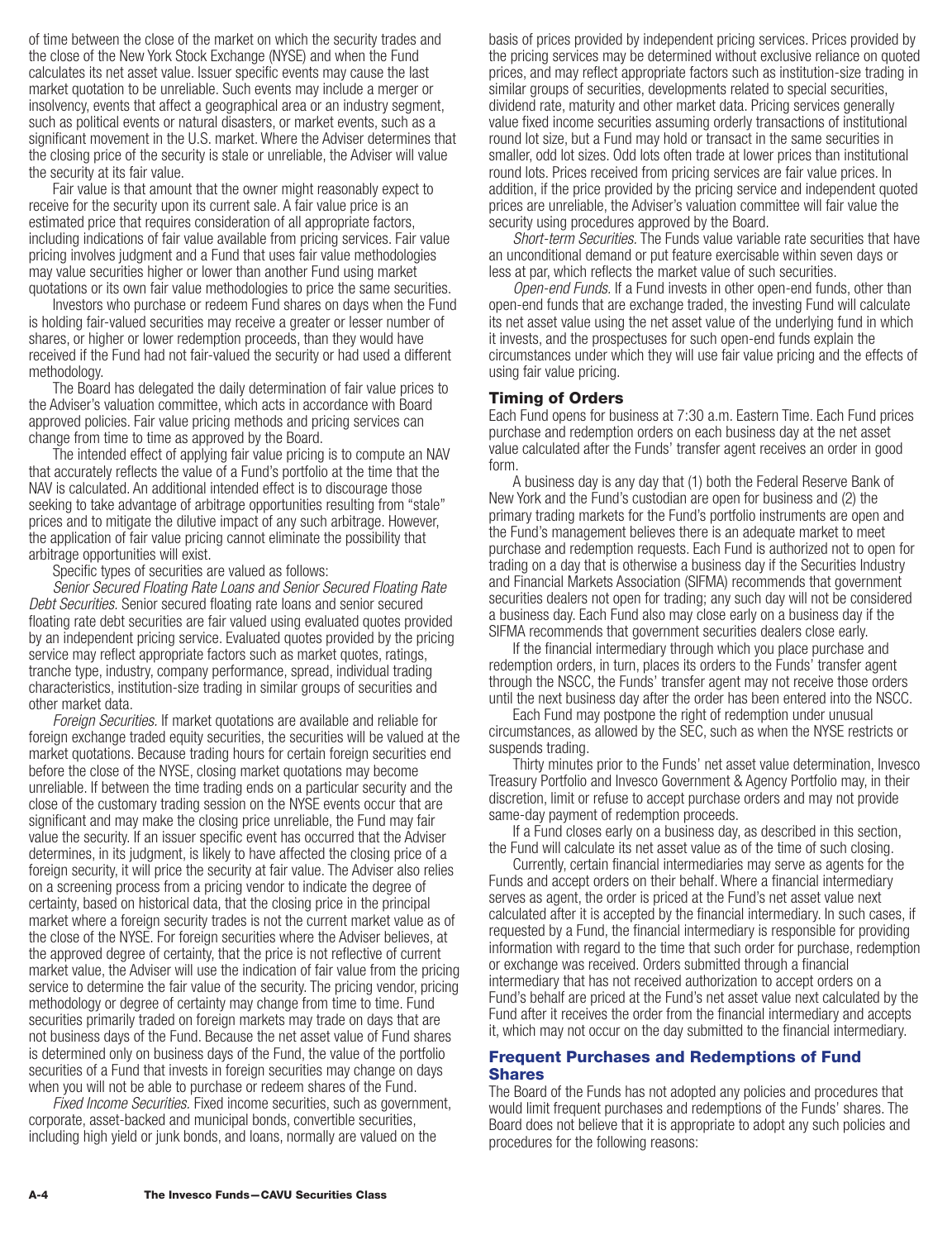- <span id="page-21-0"></span>Each Fund is offered to investors as a cash management vehicle; therefore, investors should be able to purchase and redeem shares regularly and frequently.
- One of the advantages of a money market fund as compared to other investment options is liquidity. Any policy that diminishes the liquidity of a Fund will be detrimental to the continuing operations of the Fund.
- With respect to Funds maintaining a constant net asset value, each Fund's portfolio securities are valued on the basis of amortized cost, and the Funds seek to maintain a constant net asset value. As a result, the Funds are not subject to price arbitrage opportunities.
- With respect to Funds maintaining a constant net asset value, because such Funds seek to maintain a constant net asset value, investors are more likely to expect to receive the amount they originally invested in the Funds upon redemption than other mutual funds. Imposition of redemption fees would run contrary to investor expectations.

The Board considered the risks of not having a specific policy that limits frequent purchases and redemptions, and it determined that those risks are minimal, especially in light of the reasons for not having such a policy as described above. Nonetheless, to the extent that each Fund must maintain additional cash and/or securities with shorter-term durations than may otherwise be required, the Fund's yield could be negatively impacted. Moreover, excessive trading activity in the Fund's shares may cause the Fund to incur increased brokerage and administrative costs.

Each Fund and its agent reserve the right at any time to reject or cancel any part of any purchase order. This could occur if each Fund determines that such purchase may disrupt the Fund's operation or performance.

#### **Taxes**

A Fund intends to qualify each year as a regulated investment company and, as such, is not subject to entity-level tax on the income and gain it distributes to shareholders. If you are a taxable investor, dividends and distributions you receive from a Fund generally are taxable to you whether you reinvest distributions in additional Fund shares or take them in cash. Every year, you will be sent information showing the amount of dividends and distributions you received from a Fund during the prior calendar year. In addition, investors in taxable accounts should be aware of the following basic tax points as supplemented below where relevant:

## **Fund Tax Basics**

- A Fund earns income generally in the form of interest on its investments. This income, less expenses incurred in the operation of a Fund, constitutes the Fund's net investment income from which dividends may be paid to you. If you are a taxable investor, distributions of net investment income generally are taxable to you as ordinary income.
- **Distributions of net short-term capital gains are taxable to you as ordinary** income. Because a Fund is a money market fund, it does not anticipate realizing any long-term capital gains.
- None of the dividends paid by a Fund will qualify as qualified dividend income subject to reduced rates of taxation in the case of non-corporate shareholders.
- Distributions declared to shareholders with a record date in December-if paid to you by the end of January—are taxable for federal income tax purposes as if received in December.
- Any capital gains realized from redemptions of Fund shares will be subject to federal income tax. For tax purposes, an exchange of your shares for shares of another Fund is the same as a sale. An exchange occurs when the purchase of shares of a Fund is made using the proceeds from a redemption of shares of another Fund and is effectuated on the same day as the redemption. Because the Funds, other than the Invesco Liquid Assets Portfolio, expect to maintain a stable net asset value of \$1.00 per share, investors should not have any gain or loss on sale or exchange of Fund shares (unless the investor incurs a liquidity fee on such sale or exchange). See, "Liquidity Fees and Redemption Gates."
- Invesco Liquid Assets Portfolio round its current net asset value per share to a minimum of the fourth decimal place, therefore, investors will have gain or loss on the sale or exchange of shares of the Fund calculated by subtracting from the gross proceeds received from the sale or exchange your cost basis.
- Regarding Invesco Liquid Assets Portfolio, because the Fund is not expected to maintain a stable share price, a sale or exchange of Fund shares may result in a capital gain or loss for you. Unless you choose to adopt a simplified "NAV method" of accounting (described below), any capital gain or loss on the sale or exchange of Fund shares (as noted above) generally will be treated either as short-term if you held your Fund shares for one year or less, or long-term if you held your Fund shares longer. If you elect to adopt the NAV method of accounting, rather than computing gain or loss on every taxable disposition of Fund shares as described above, you would determine your gain or loss based on the change in the aggregate value of your Fund shares during a computation period (such as your taxable year), reduced by your net investment (purchases minus sales) in those shares during that period. Under the NAV method, any resulting net capital gain or loss would be treated as short-term capital gain or loss.
- By law, if you do not provide a Fund with your proper taxpayer identification number and certain required certifications, you may be subject to backup withholding on any distributions of income, capital gains, or proceeds from the sale of your shares. A Fund also must withhold if the Internal Revenue Service (IRS) instructs it to do so. When withholding is required, the amount will be 24% of any distributions or proceeds paid.
- You will not be required to include the portion of dividends paid by a Fund derived from interest on U.S. government obligations in your gross income for purposes of personal and, in some cases, corporate income taxes in many state and local tax jurisdictions. The percentage of dividends that constitutes dividends derived from interest on federal obligations will be determined annually. This percentage may differ from the actual percentage of interest received by the Fund on federal obligations for the particular days on which you hold shares.
- An additional 3.8% Medicare tax is imposed on certain net investment income (including ordinary dividends and capital gain distributions received from a Fund and net gains from redemptions or other taxable dispositions of Fund shares) of U.S. individuals, estates and trusts to the extent that such person's "modified adjusted gross income" (in the case of an individual) or "adjusted gross income" (in the case of an estate or trust) exceeds a threshold amount. This Medicare tax, if applicable, is reported by you on, and paid with, your federal income tax return.
- Fund distributions and gains from sale or exchange of your Fund shares generally are subject to state and local income taxes.
- Foreign investors should be aware that U.S. withholding, special certification requirements to avoid U.S. backup withholding and claim any treaty benefits and estate taxes may apply to an investment in a Fund.
- Under the Foreign Account Tax Compliance Act (FATCA), a Fund will be required to withhold a 30% tax on income dividends made by the Fund to certain foreign entities, referred to as foreign financial institutions or non-financial foreign entities, that fail to comply (or be deemed compliant) with extensive reporting and withholding requirements designed to inform the U.S. Department of the Treasury of U.S.-owned foreign investment accounts. After December 31, 2018, FATCA withholding also would have applied to certain capital gain distributions, return of capital distributions and the proceeds arising from the sale of Fund shares; however, based on proposed regulations issued by the IRS, which can be relied upon currently, such withholding is no longer required unless final regulations provide otherwise (which is not expected). A Fund may disclose the information that it receives from its shareholders to the IRS, non-U.S. taxing authorities or other parties as necessary to comply with FATCA or similar laws. Withholding also may be required if a foreign entity that is a shareholder of a Fund fails to provide the Fund with appropriate certifications or other documentation concerning its status under FATCA.
- There is some degree of uncertainty with respect to the tax treatment of liquidity fees received by a Fund, and such tax treatment may be the subject of future IRS guidance. If a Fund receives liquidity fees, it will consider the appropriate tax treatment of such fees to the Fund at such time.

The above discussion concerning the taxability of Fund dividends and distributions and of redemptions and exchanges of Fund shares is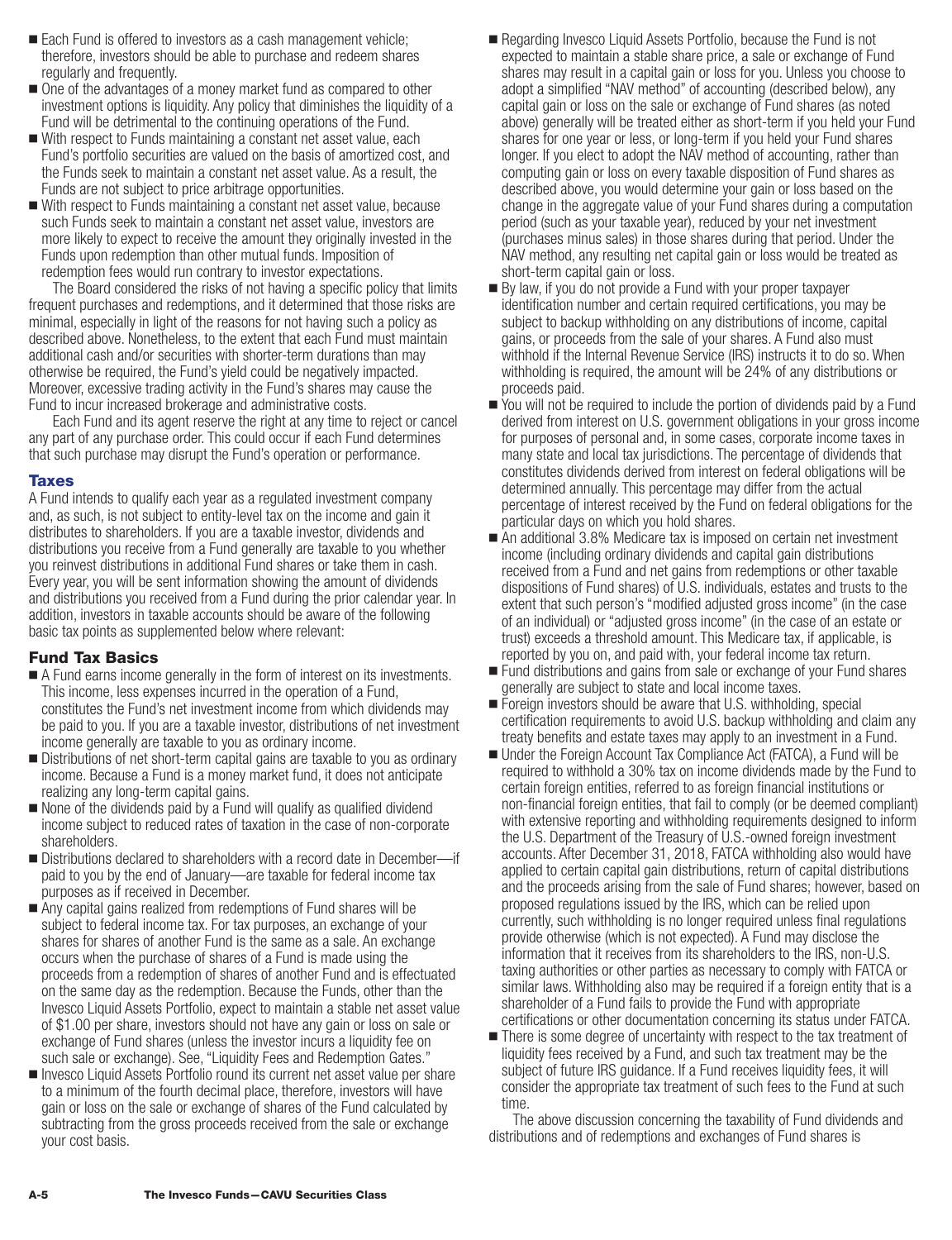<span id="page-22-0"></span>inapplicable to investors that generally are exempt from federal income tax, such as retirement plans that are qualified under Section 401 and 403 of the Code and individual retirement accounts (IRAs) and Roth IRAs.

This discussion of "Taxes" is for general information only and not tax advice. All investors should consult their own tax advisers as to the federal, state, local and foreign tax provisions applicable to them.

## **Important Notice Regarding Delivery of Security Holder Documents**

To reduce Fund expenses, only one copy of most shareholder documents may be mailed to shareholders with multiple accounts at the same address (Householding). Mailing of your shareholder documents may be householded indefinitely unless you instruct us otherwise. If you do not want the mailing of these documents to be combined with those for other members of your household, please contact the Funds' transfer agent at 800-659-1005 or contact your financial institution. The Funds' transfer agent will begin sending you individual copies for each account within thirty days after receiving your request.